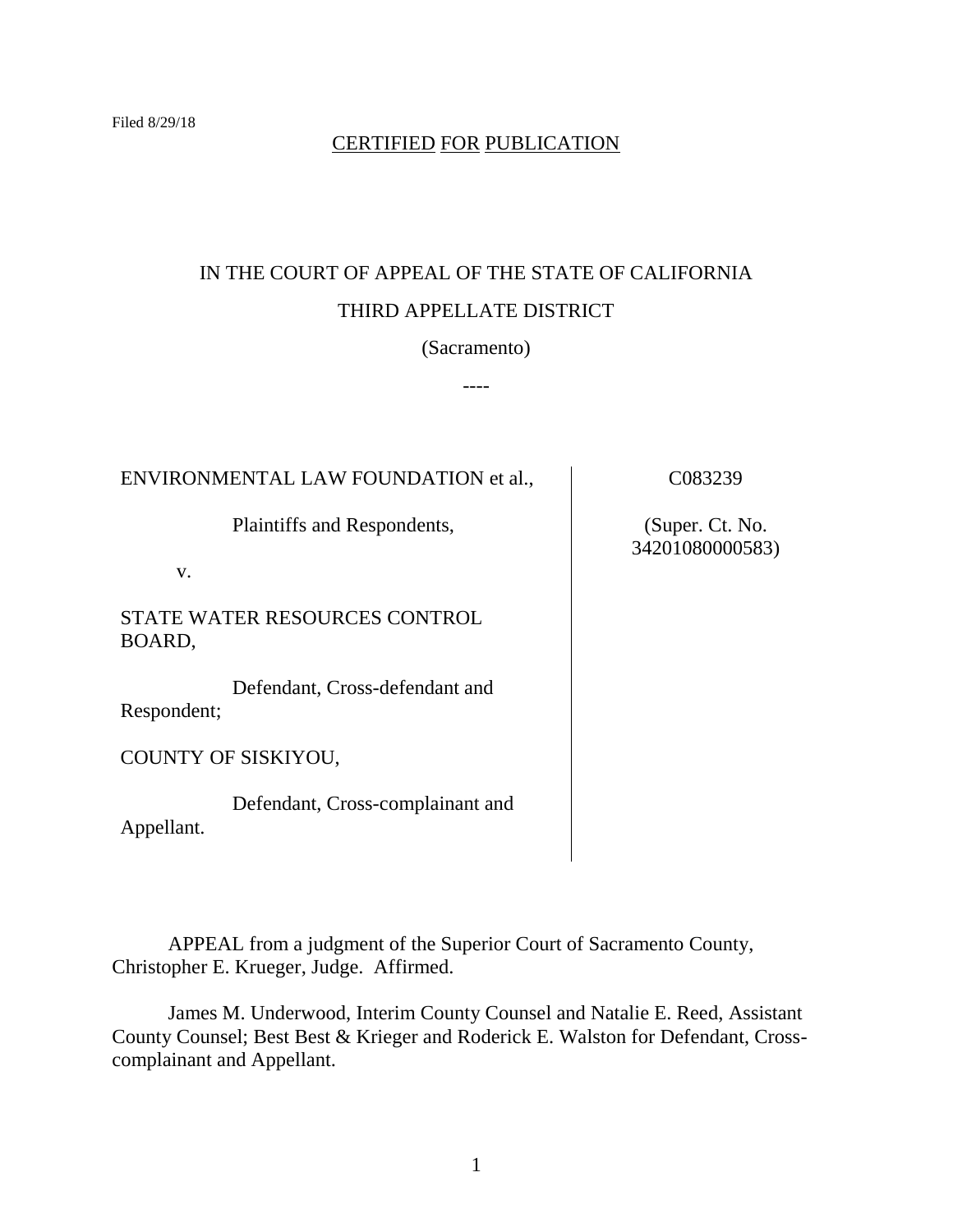Downey Brand, Christian L. Marsh, Arielle O. Harris and Austin C. Cho for California State Association of Counties, California Association of Sanitation Agencies and League of California Cities as Amici Curiae on behalf of Defendant, Crosscomplainant and Appellant.

Damien M. Schiff and Jeremy Talcott for Pacific Legal Foundation and California Farm Bureau Federation as Amici Curiae on behalf of Defendant, Cross-complainant and Appellant.

Briscoe Ivester & Bazel, John Briscoe and Lauren Bernadett for Association of California Water Agencies as Amicus Curiae on behalf of Defendant, Cross-complainant and Appellant.

James Wheaton and Lowell Chow; Glen H. Spain; UC Davis School of Law and Richard M. Frank for Plaintiffs and Respondents.

Xavier Becerra, Attorney General, Robert W. Bryne, Assistant Attorney General, Tracy L. Winsor, Daniel M. Fuchs, Allison E. Goldsmith and Mark W. Poole, Deputy Attorneys General, for Defendant, Cross-defendant and Respondent.

This appeal presents two important questions involving the application of the public trust doctrine to groundwater extraction—whether the doctrine has ever applied to groundwater and, if so, whether the 2014 Sustainable Groundwater Management Act (SGMA) abrogated whatever application it might have had, replacing it with statutory rules fashioned by the Legislature. We are invited to opine on these questions in the absence of a specific and concrete allegation that any action or forbearance to act by the State Water Resources Control Board (Board) or permit issued by County of Siskiyou (County) to extract groundwater actually violated the public trust doctrine by damaging the water resources held in trust for the public by the Board or the County. Rather, the Environmental Law Foundation and associated fishery organizations Pacific Coast Federation of Fishermen's Association and Institute for Fisheries Resources (collectively ELF), the Board, and the County amicably solicit our opinion as to whether the public trust doctrine giveth the Board and the County a public trust duty to consider whether the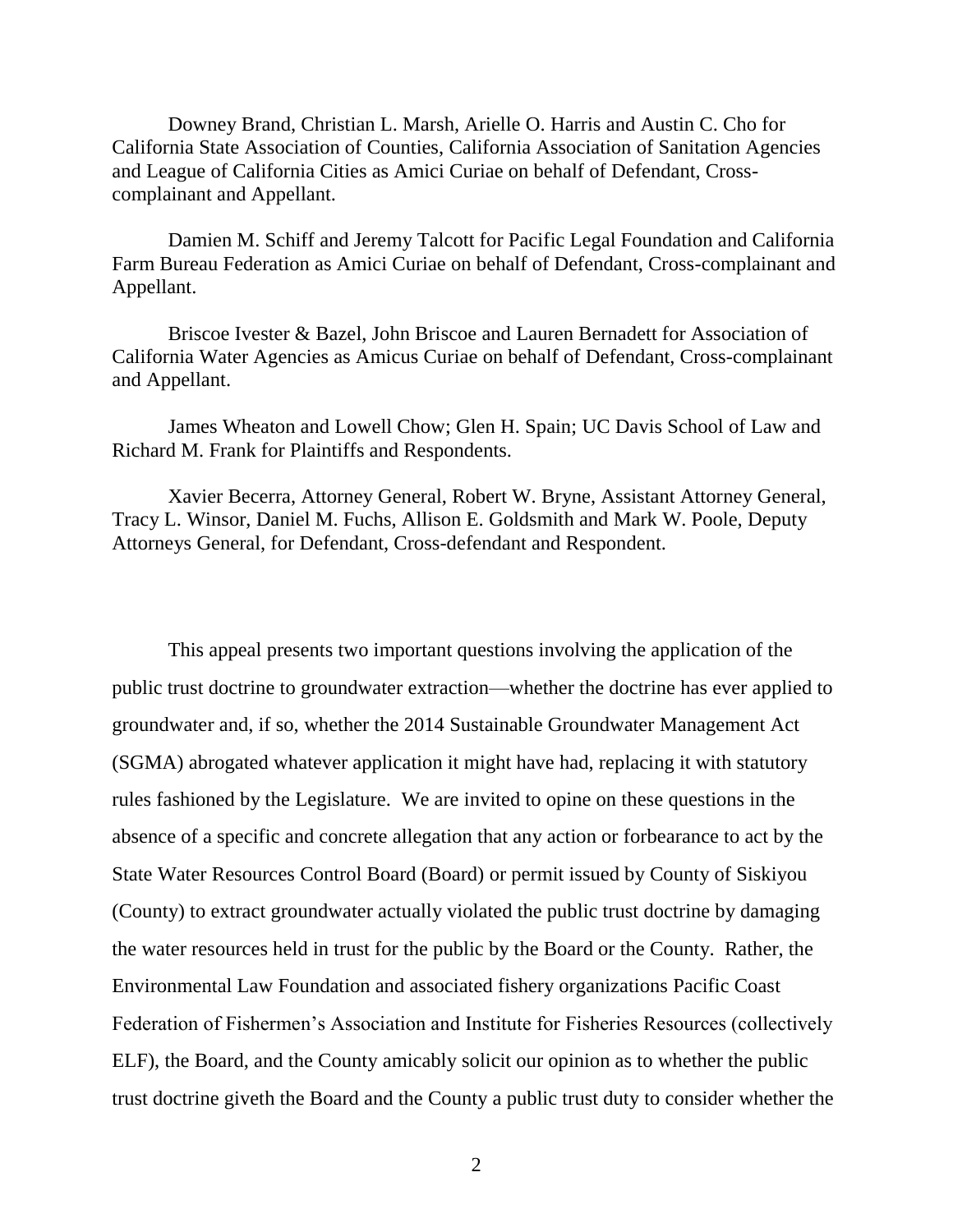extractions of groundwater adversely affect public trust uses of the Scott River and whether SGMA taketh those duties away. (Wat. Code, § 10720 et seq.)**<sup>1</sup>**

Concerned that the parties had merely solicited an advisory opinion, we asked them to brief the threshold question whether the case is justiciable. In its tentative ruling, the trial court too had found declaratory relief was not available because there was no real controversy between the parties. The parties, including amici curiae, urge us as they did the trial court, to address what they characterize as an issue of great public importance. The trial court acquiesced because "[i]f the issue of justiciability is in doubt, it should be resolved in favor of justiciability in cases of great public interest." (*National Audubon Society v. Superior Court* (1983) 33 Cal.3d 419, 432, fn. 14 (*National Audubon*).) We agree with the trial court and will consider the case on the merits.

But the supplemental briefing also illuminates the narrowness of the issues before us. We are asked to determine whether the County and the Board have common law fiduciary duties to consider the potential adverse impact of groundwater extraction on the Scott River, a public trust resource**,** when issuing well permits and if so, whether SGMA on its face obliterates that duty. There are no challenges to any specific action or failure to act by the County or the Board in betrayal of their duties to protect the Scott River. Thus, while the issue may have significant importance to the public and its fiduciaries, any potential transgressions remain abstractions.**<sup>2</sup>**

**<sup>1</sup>** Further undesignated statutory references are to the Water Code.

**<sup>2</sup>** As the trial court pointed out, "The present motions concern only the existence, *vel non*, of the Board's authority and duty under the public trust doctrine to take *some* action regarding groundwater extractions, where those extractions harm public trust uses in public trust waters. Precisely *what* that action would be is an issue that is left for another day."

In a similar vein, the County cites a new case assertedly in support of its argument that it lacks discretion to administer the public trust. But *California Water Impact Network v.*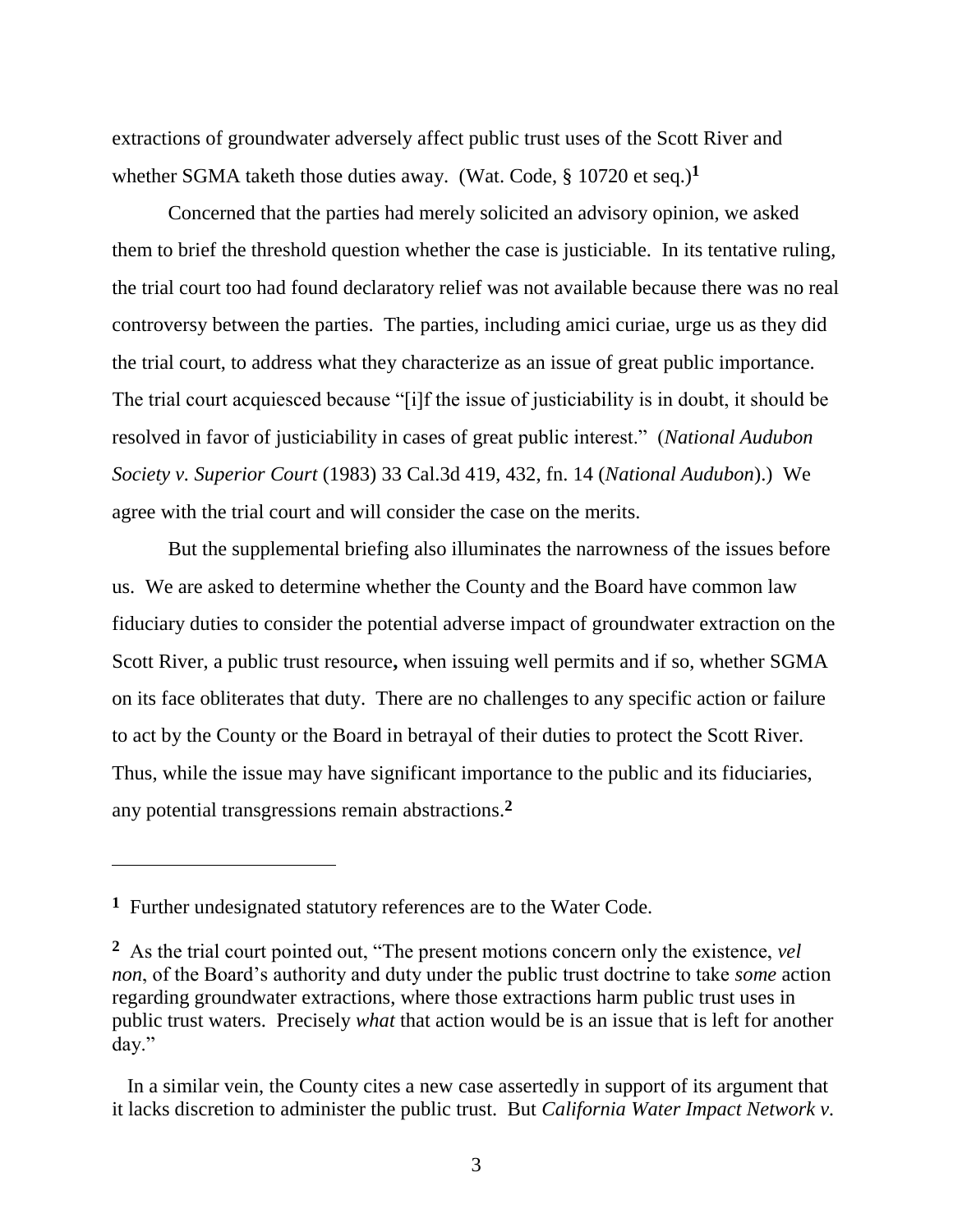The scope of our ruling in this context, therefore, is extraordinarily narrow. We eschew consideration of any hypothetical factual scenarios and will not attempt to define the common law public trust duties of the Board or the County in light of how SGMA is actually implemented. The parties insist this seeks only to determine whether the enactment of SGMA, without more, abolishes or fulfills the common law duty to consider the public trust interests before allowing groundwater extraction that potentially harms a navigable waterway. We need not, and do not, opine on a host of arguments that go beyond the limited scope of the two dispositive issues framed above.**<sup>3</sup>**

 $\overline{a}$ 

**3** Amici curiae Pacific Legal Foundation and the California Farm Bureau Federation raise a host of issues, including unlawful takings that are not ripe for our consideration. " 'Amicus curiae must accept the issues made and propositions urged by the appealing parties, and any additional questions presented in a brief filed by an amicus curiae will not be considered.' " (*Pratt v. Coast Trucking, Inc*. (1964) 228 Cal.App.2d 139, 143, quoting *Eggert v. Pacific States S. & L. Co.* (1943) 57 Cal.App.2d 239, 251; see also, *Bialo v. Western Mutual Ins. Co.* (2002) 95 Cal.App.4th 68, 73-74.)

 Echoing the need for a narrow ruling, amicus Association of California Water Agencies points out the Scott River has received unique attention from the Legislature. "The Legislature finds and declares that by reasons of the geology and hydrology of the Scott River, it is necessary to include interconnected ground waters in any determination of the rights to the water of the Scott River as a foundation for a fair and effective judgment of such rights, and that it is necessary that the provisions of this section apply to the Scott River only." (§ 2500.5, subd. (d).) While we acknowledge the limited scope of our review, dictated as it must be by only those issues that are ripe for review and raised by the parties, we do not base our decision on the special legislation pertaining to the Scott River. The fact that the Scott River stream system includes groundwater interconnected with the Scott River may exacerbate the adverse impacts on the public trust but the legal issue is whether the state has a fiduciary duty to consider any adverse impacts when groundwater extraction harms a navigable waterway.

*County of San Luis Obispo* (2018) 25 Cal.App.5th 666, is a California Environmental Quality Act (CEQA; Pub. Resources Code, § 21000 et seq.) case, not a case involving the public trust doctrine. Whether approval of well permits are ministerial acts exempt from CEQA bears no relevance to the important questions involving the public trust doctrine and groundwater raised in this case.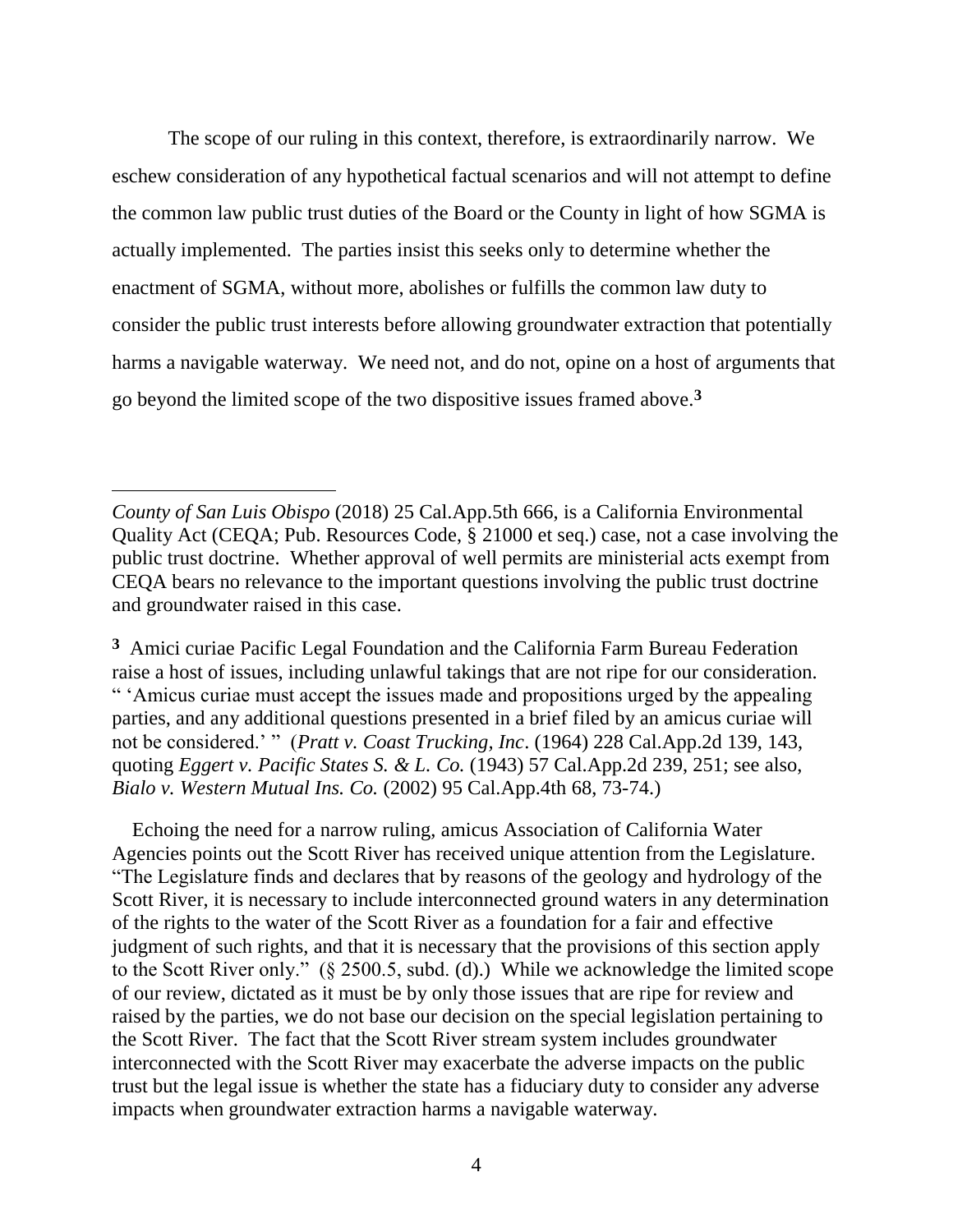### **FACTS**

We need not recite the procedural journey since this case began in 2009 because the parties ultimately stipulated to 11 undisputed material facts and ELF dismissed its claim for injunctive relief. All that is left of the initial complaint is ELF's request for declaratory relief. The County's second amended cross-complaint against the Board is similarly confined to declaratory relief. The trial court resolved the questions of law at issue here in three steps: (1) granting a partial judgment on the pleadings in July 2014; (2) denying the County's motion for reconsideration in April 2015; and (3) granting ELF's motion for summary judgment and denying the County's cross-motion for summary judgment in August 2016. We begin with the pertinent stipulated facts and end with a summary of the trial court's legal conclusions. Our review is de novo. (*People ex rel. Harris v. Pac Anchor Transportation, Inc.* (2014) 59 Cal.4th 772, 777; *Saelzler v. Advanced Group 400* (2001) 25 Cal.4th 763, 767.)

The subject of the public trust is the Scott River in Siskiyou County, a tributary of the Klamath River and a navigable waterway for the purposes of the public trust doctrine. This case does not involve any of the water or water rights previously adjudicated in the Scott River Decree in 1980. The Scott River Decree does not adjudicate groundwater extractions from wells outside the geographical area covered by the decree. Yet pumping of interconnected groundwater in the Scott River system that has an effect on surface flows is occurring outside of the geographical area covered by the decree. The County established a permit program for the construction standards for new wells and a groundwater management program that regulates the extraction of groundwater for use outside the basin from which it is extracted.

ELF and the County filed cross-motions for partial judgment on the pleadings as to the four affirmative defenses raised by the County. In granting ELF's partial judgment on the pleadings, the court made important findings. "[T]he public trust doctrine protects the Scott River and the public's right to use the Scott River for trust purposes, including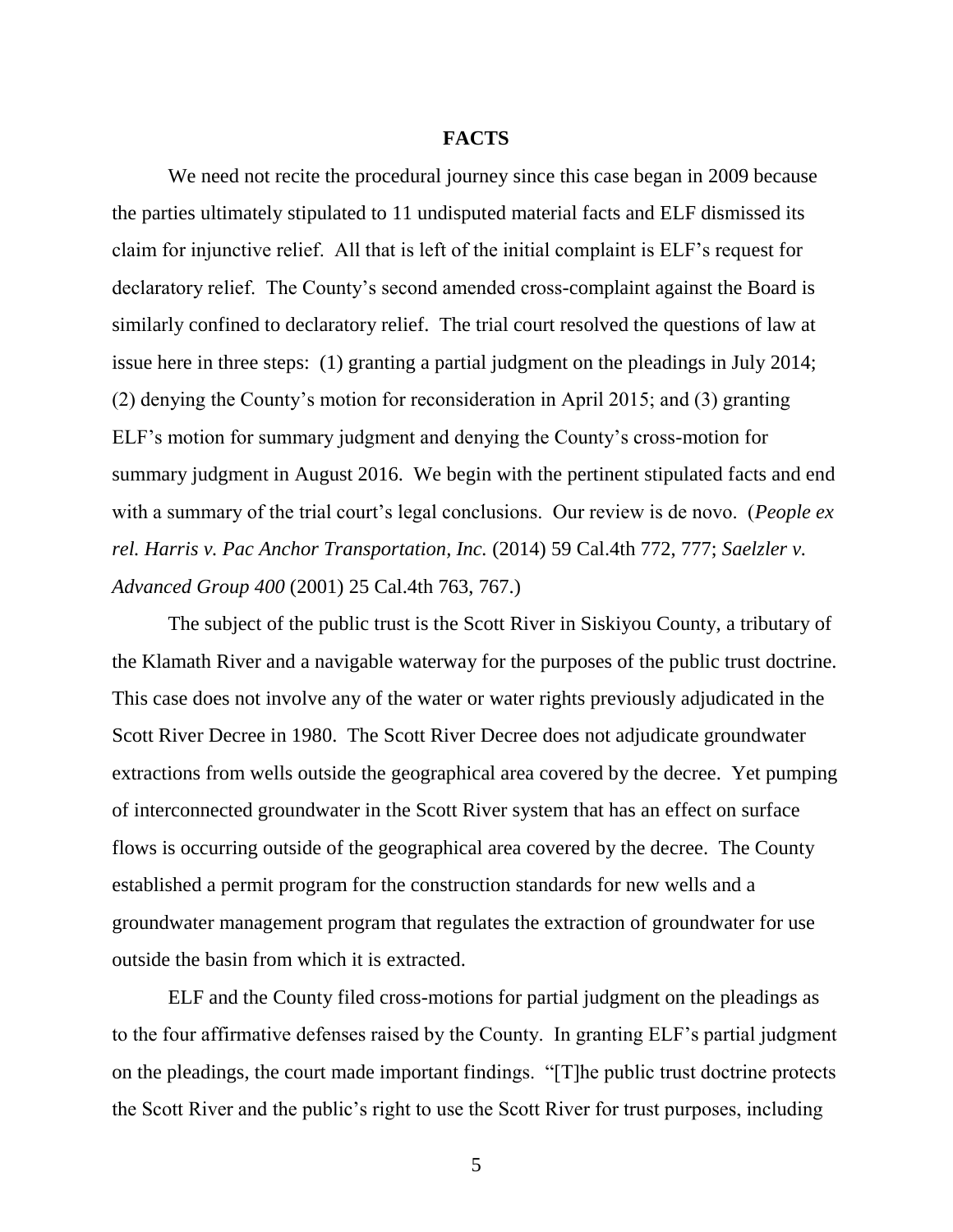fishing, rafting and boating. It also protects the public's right to use, enjoy and preserve the Scott River in its natural state and as a habitat for fish. [Citation.] If the extraction of groundwater near the Scott River adversely affects those rights, the public trust doctrine applies."

The court also ruled on arguments "directed at [ELF's] request for injunctive and writ relief, and concern [ing] the County's duty, if any, under the public trust doctrine." In this context, the court ruled: (1) section 10750 et seq. concerning groundwater management plans "does not subsume the public trust doctrine, rendering it inapplicable to groundwater;" (2) "[T]here is no conflict between authorizing the County to adopt a groundwater management plan, and requiring it to comply with the public trust doctrine," and therefore "[i]f the County's issuance of well permits will result in extraction of groundwater adversely affecting the public's right to use the Scott River for trust purposes, the County must take the public trust into consideration and protect public trust uses when feasible;" (3) "As a subdivision of the State, the County 'shares responsibility' for administering the public trust" and has a public trust duty to consider the impacts of new wells on public trust uses in the Scott River, when it issues permits for construction of the wells; (4) there is no violation of the separation of powers; and (5) the Scott River Decree does not preclude the application of the public trust doctrine to Scott River groundwater, because ELF alleges that the public trust doctrine applies only to groundwater outside the area of adjudication.

Initially, the trial court did not decide whether the Board had authority to regulate the groundwater under the public trust doctrine because "neither motion for judgment on the pleadings is brought by, or asserted against, the Board." The County filed a crosscomplaint against the Board alleging that the Board is not authorized to regulate groundwater under the public trust doctrine.

After the proceedings on the motions for judgment on the pleadings, the Legislature enacted SGMA, a system of groundwater regulation in California to take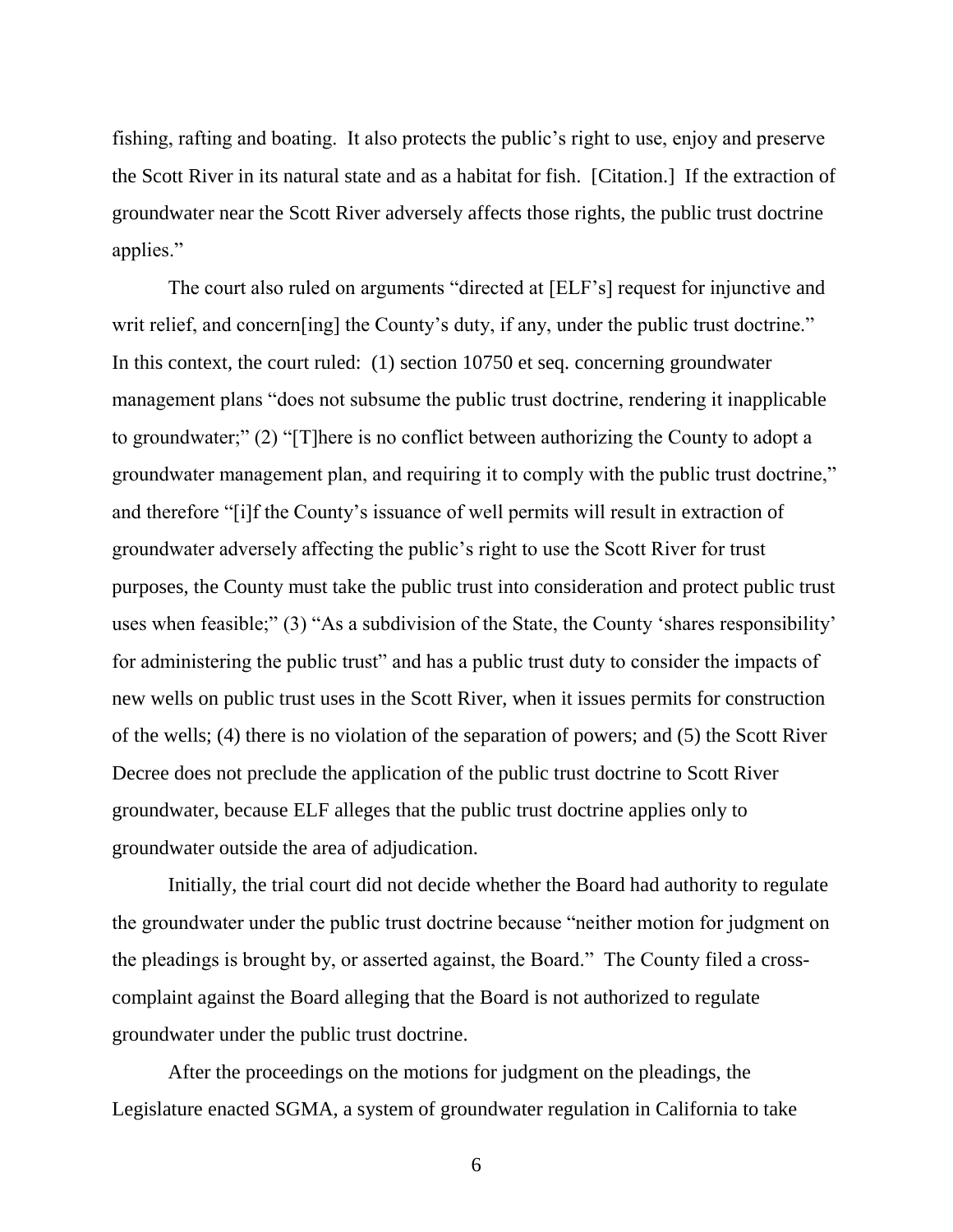effect in varying stages over the next decade regarding designated groundwater basins. (Stats. 2014, Ch. 346, § 3; see, e.g., §§ 10720.7, subd. (a), 10735.8, subd. (h).) The County asked the trial court to reconsider its order in light of the new legislation. The court denied the County's motion, finding that the Legislature did not intend to supplant the common law but to the contrary, "rather than stating SGMA supplants the common law, the Legislature went out of its way to state that SGMA supplements and does not alter the common law." The court explained further that there is no sound reason why the Supreme Court's holding in *National Audubon, supra*, 33 Cal.3d at p. 445 "about the relationship between the appropriative water rights system and the public trust doctrine would not apply equally to the relationship between SGMA and the public trust doctrine – they coexist and neither occupies the field to the exclusion of the other."

Anxious to avoid trial and expedite an appeal, the parties entered into an extensive stipulation about further proceedings and withdrew all of their claims but for the request for declaratory relief on the questions of law resolved in the motions for judgment on the pleadings, the motion for reconsideration, and ultimately on the cross-motions for summary judgment. As mentioned, the parties also filed a statement of undisputed material facts and agreed "that any factual issues not included in the Stipulation of Undisputed Facts are not raised in this litigation, and are not relevant to the issues raised in this litigation."

The parties agreed the court had decided the following questions of law:

"1. The public trust doctrine applies to extraction of groundwater from the Scott River system, to the extent that such extraction of groundwater affects public trust resources and uses in the Scott River.

"2. The County, in issuing permits for wells that would result in extraction of groundwater has a public trust duty to consider whether the wells will affect public trust resources and uses in the Scott River.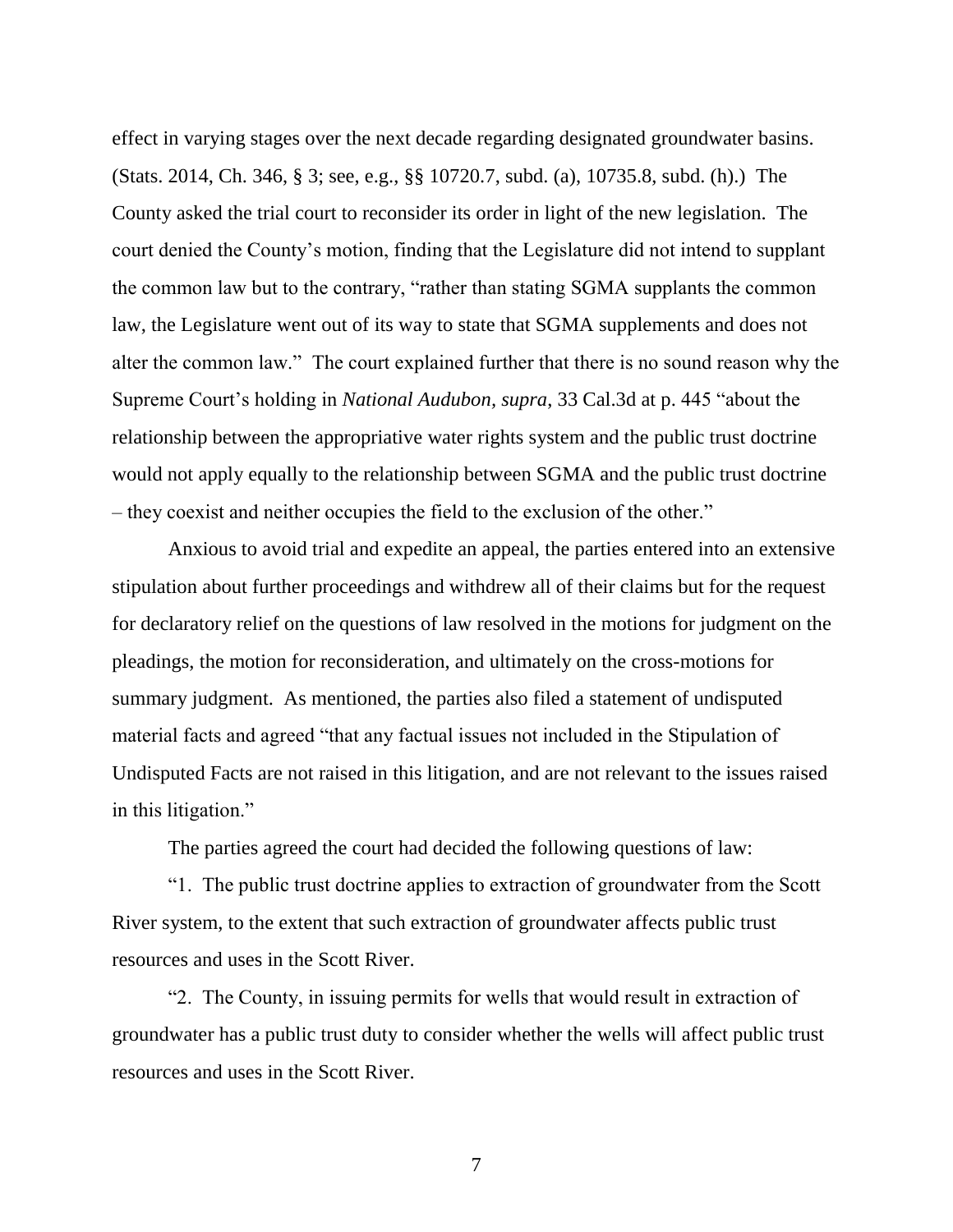"3. The Groundwater Management Act, Water Code sections 10750 *et seq*., does not conflict with the County's public trust duty as described in Paragraph V(A)(2) above.

"4. The Sustainable Groundwater Management Act ("SGMA"), Water Code sections 17320 [*sic*] *et seq*., which was enacted by the Legislature in 2014, does not conflict with the County's public trust duty as described in Paragraph  $V(A)(2)$  above.

"5. The Scott River Decree of 1980 does not alter the County's public trust duty as described in Paragraph  $V(A)(2)$  above."

The cross-motions for summary judgment presented one legal issue: whether the Board has the authority and duty under the public trust doctrine to regulate extractions of groundwater that affect public trust uses in the Scott River. The trial court granted summary judgment in favor of ELF and the Board and against the County. The court explained: "The Water Code as a whole, as construed by the courts, 'vest[s] in the Board broad adjudicatory and regulatory power and suggest the Board's regulatory authority is coincident with that of the Legislature.' [Citation.] Given the Board's broad authority to administer the State's water resources, it is but a short step to the conclusion that the Board has the authority to administer the public trust on behalf of the State. In other words, assuming the public trust doctrine is applicable to the facts alleged in this case, the Board is the logical entity to exercise the State's authority and obligations thereunder. Simply put, if not the Board, then who?"

On appeal, the County contends the Board has neither the authority nor the duty to consider how the use of groundwater affects the public trust in the Scott River; nor does the County have a public trust duty to consider whether groundwater uses by new wells affect public trust uses in the Scott River. Several amici add their voices to the merits of the appeal.**<sup>4</sup>**

 $\overline{a}$ 

**<sup>4</sup>** The parties filing amicus curiae briefs are: California State Association of Counties, California Association of Sanitation Agencies and League of California Cities; Pacific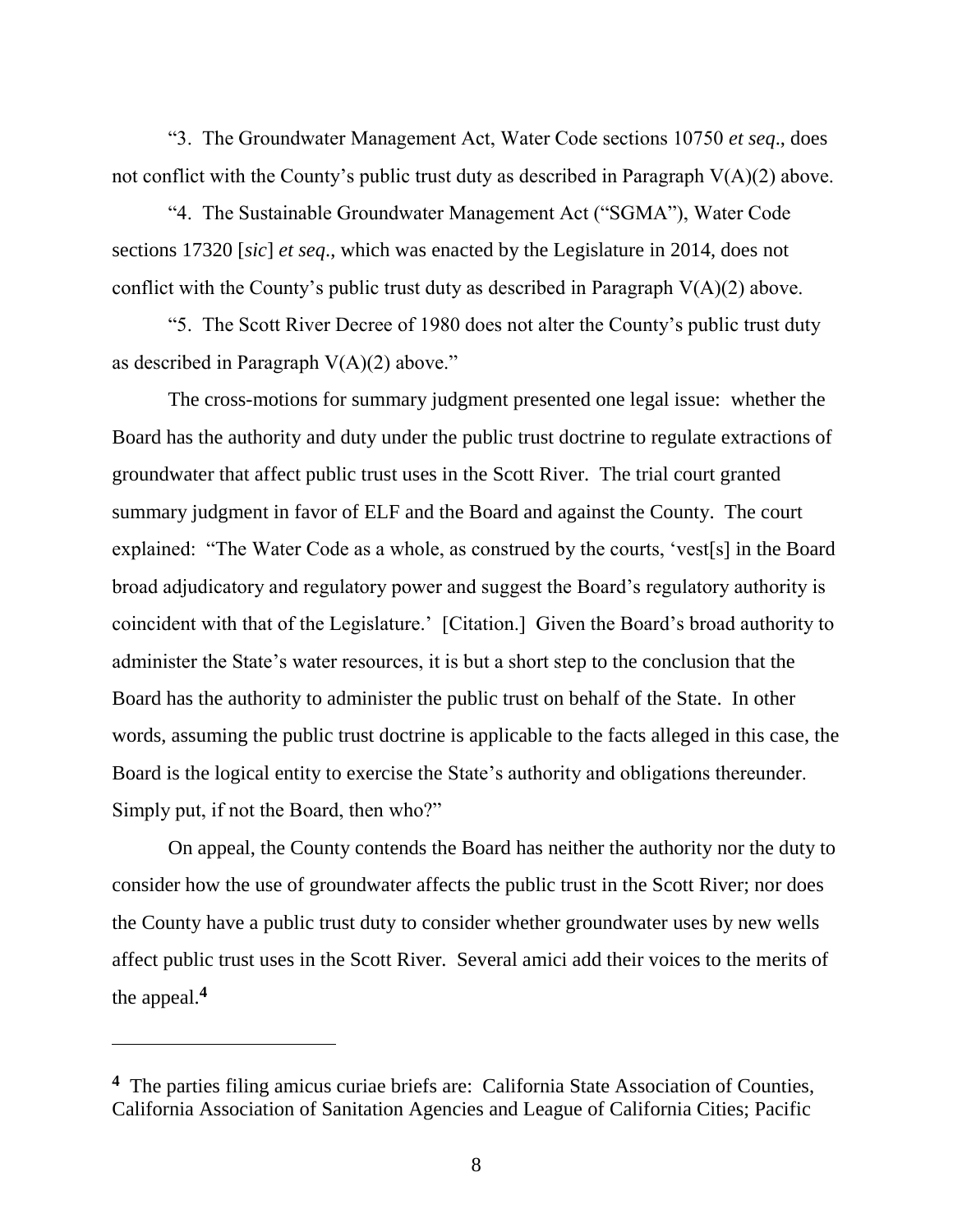## **DISCUSSION**

#### **I**

## *Does the public trust doctrine apply to the extraction of groundwater that adversely impacts a navigable waterway?*

From ancient Roman roots, the English common law has developed a doctrine enshrining humanity's entitlement to air and water as a public trust.**<sup>5</sup>** The public trust doctrine rests on several related concepts. "First, that the public rights of commerce, navigation, fishery, and recreation are so intrinsically important and vital to free citizens that their unfettered availability to all is essential in a democratic society. [Citation.] 'An allied principle holds that certain interests are so particularly the gifts of nature's bounty that they ought to be reserved for the whole of the populace.  $\dots$  [I] Finally, there is often a recognition, albeit one that has been irregularly perceived in legal doctrine, that certain uses have a peculiarly public nature that makes their adaptation to private use inappropriate. The best known example is found in the rule of water law that one does not own a property right in water in the same way he owns his watch or his shoes, but that he owns only a usufruct—an interest that incorporates the needs of others. It is thus thought to be incumbent upon the government to regulate water uses for the general benefit of the community and to take account thereby of the public nature and the interdependency which the physical quality of the resource implies.' [Citation.]" (*Zack's, Inc. v. City of Sausalito* (2008) 165 Cal.App.4th 1163, 1175-1176.)

In a then shocking renunciation of the fee title to the submerged lands in the harbor of Chicago the State of Illinois had transferred to a railroad, the United States

Legal Foundation and California Farm Bureau Federation; and Association of California Water Agencies.

<sup>&</sup>lt;sup>5</sup> " 'By the law of nature these things are common to mankind – the air, running water, the sea and consequently the shores of the sea.' (Institutes of Justinian 2.1.1.)" (*National Audubon, supra*, 33 Cal.3d at pp. 433-434.)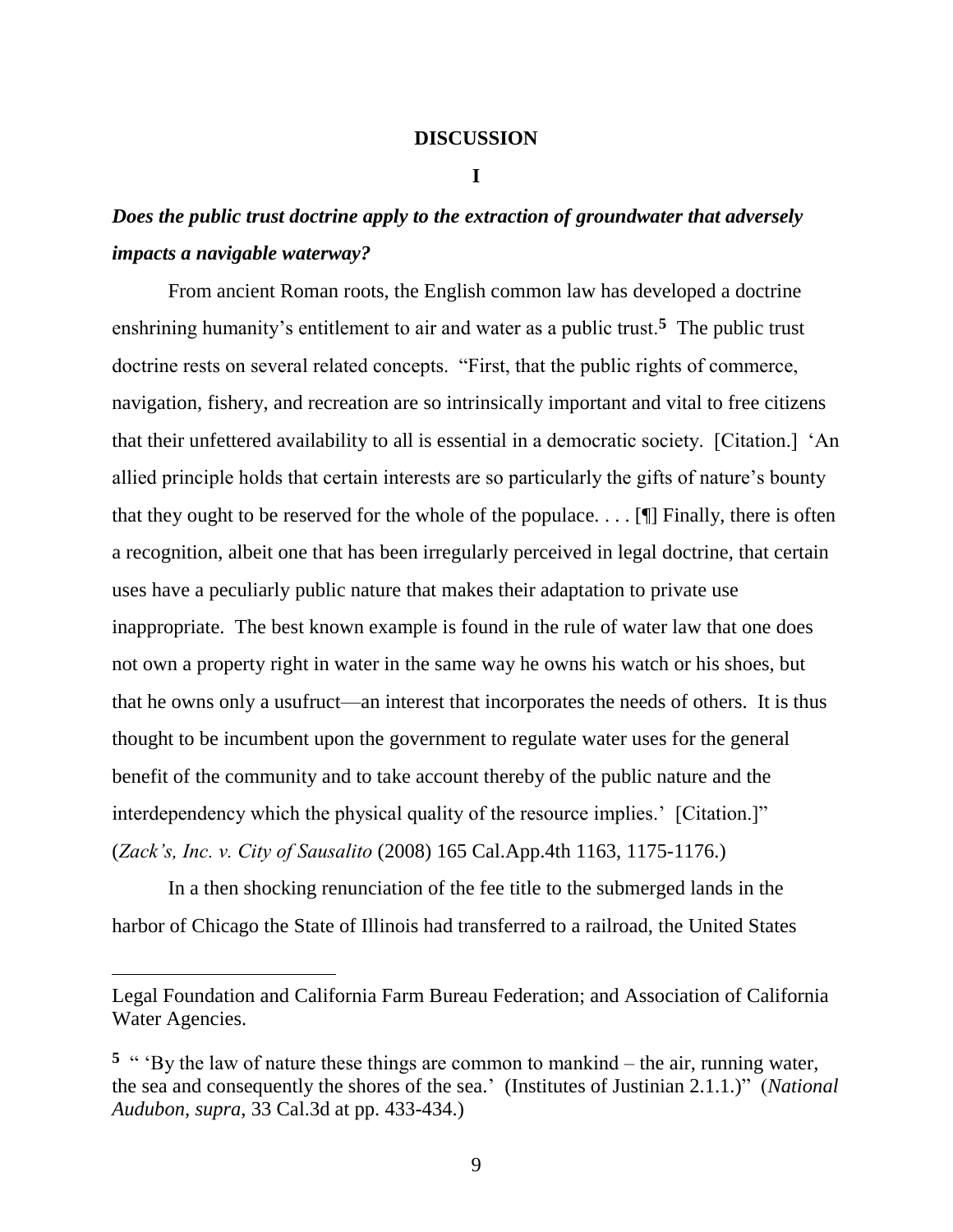Supreme Court in 1892 first enunciated the sanctity of a public trust over navigable waterways. *Illinois Central Railroad v. Illinois* (1892) 146 U.S. 387 [13 S.Ct. 110] (*Illinois Central*), established that "the title which a State holds to land under navigable waters is . . . held in trust for the people of the State, in order that they may enjoy the navigation of the waters and carry on commerce over them, free from obstruction or interference by private parties; that this trust devolving upon the State in the public interest is one which cannot be relinquished by a transfer of the property; that a State can no more abdicate its trust over such property, in which the whole people are interested, so as to leave it under the control of private parties, than it can abdicate its police powers in the administration of government and the preservation of the peace; and that the trust under which such lands are held is governmental so that they cannot be alienated, except to be used for the improvement of the public use in them." (*Long Sault Development Co. v. Call* (1916) 242 U.S. 272, 278-279 [37 S.Ct. 79].)

*Illinois Central* remains the seminal case on the public trust doctrine. (*San Francisco Baykeeper, Inc. v. State Lands Com.* (2015) 242 Cal.App.4th 202, 234 (*Baykeeper*).) The case instructs courts to " 'look with considerable skepticism upon *any* governmental conduct which is calculated *either* to reallocate that resource to more restricted uses *or* to subject public uses to the self-interest of private parties.' [Citation.]" (*Zack's, Inc. v. City of Sausalito, supra*, 165 Cal.App.4th at p. 1176.)

The doctrine is expansive. (*Colberg, Inc. v. State of California ex rel. Dept. Pub. Wks.* (1967) 67 Cal.2d 408, 416-417.) "The range of public trust uses is broad, encompassing not just navigation, commerce, and fishing, but also the public right to hunt, bathe or swim. [Citation.] Furthermore, the concept of a public use is flexible, accommodating changing public needs. [Citation.] For example, an increasingly important public use is the preservation of trust lands ' "in their natural state, so that they may serve as ecological units for scientific study, as open space, and as environments which provide food and habitat for birds and marine life, and which favorably affect the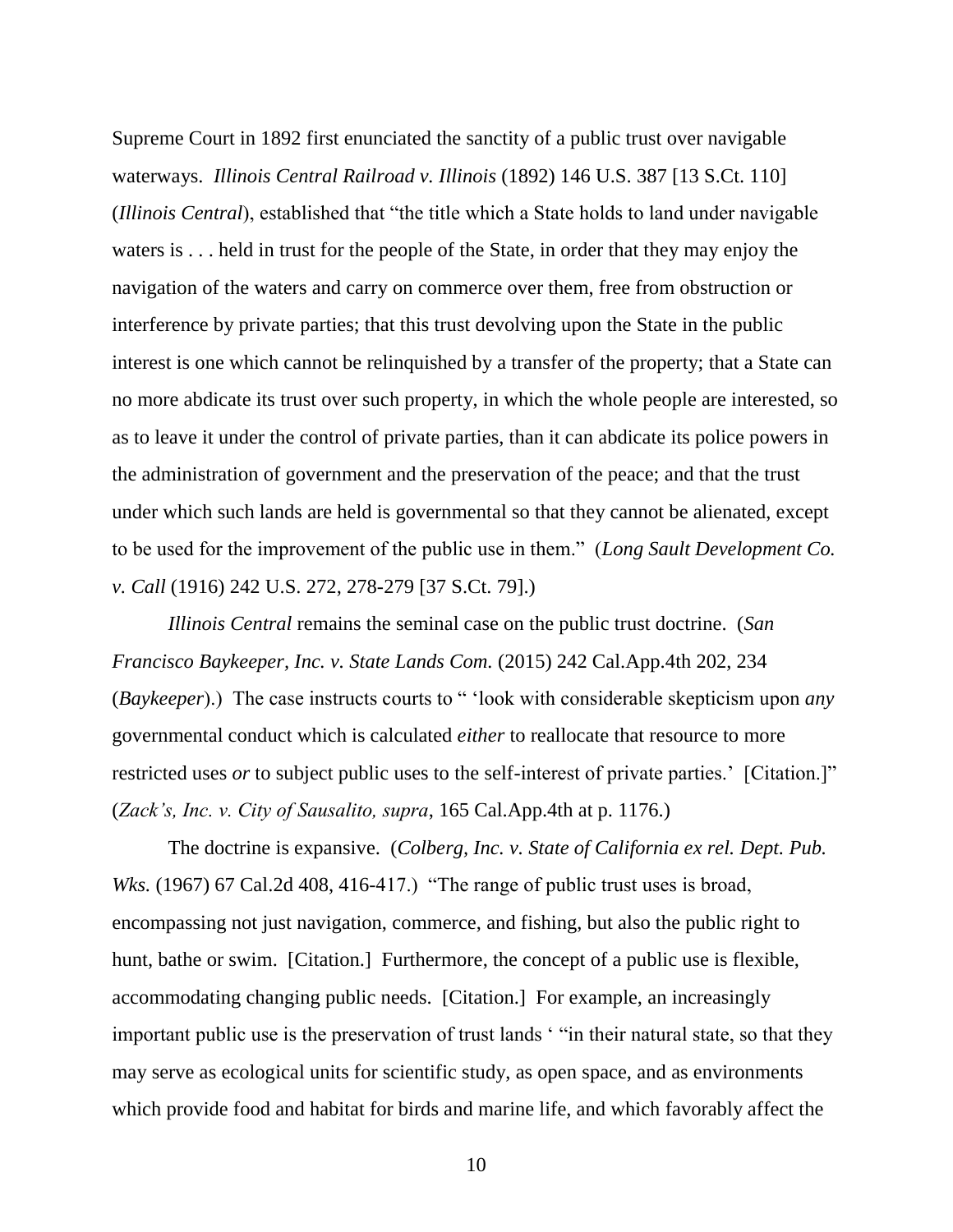scenery and climate of the area." [Citation.]' [Citation.]" (*Baykeeper, supra*, 242 Cal.App.4th at p. 233.)

Moreover, the public trust doctrine is more than a state's raw power to act; it imposes an affirmative duty on the state to act on behalf of the people to protect their interest in navigable water. As our Supreme Court has mandated: "[T]he public trust is more than an affirmation of state power to use public property for public purposes. It is an affirmation of the duty of the state to protect the people's common heritage of streams, lakes, marshlands and tidelands, surrendering that right of protection only in rare cases when the abandonment of that right is consistent with the purposes of the trust." (*National Audubon, supra*, 33 Cal.3d at p. 441.)

What *Illinois Central* was on the national level in the nineteenth century, *National Audubon* was to California in the twentieth century—a monumental decision enforcing, indeed expanding, the right of the public to benefit from state-owned navigable waterways and the duty of the state to protect the public's "common heritage" in its water. We reject the County's effort to diminish the importance of the opinion, including its mistaken labeling of its central holdings as dicta.**<sup>6</sup>** To the contrary, *National Audubon* is binding precedent, factually analogous, precisely on point, and indeed dispositive of the threshold question in this appeal: does the public trust doctrine apply to the extraction of groundwater that adversely impacts the Scott River, a navigable waterway?

We begin with the extraordinary collision of values exposed in *National Audubon*. The Department of Water and Power of the City of Los Angeles (DWP), pursuant to a

**<sup>6</sup>** We reject any notion that the Supreme Court's discussion of the public trust doctrine in *National Audubon* was mere dicta. To the contrary, the discussion was essential to the decision. We agree with ELF that the public trust doctrine's relationship to the regulation of water was literally the substantive question before the court. "Statements by appellate courts 'responsive to the issues on appeal and . . . intended to guide the parties and the trial court in resolving the matter following . . . remand' are not dicta." (*Sonic-Calabasas A, Inc. v. Moreno* (2013) 57 Cal.4th 1109, 1158.)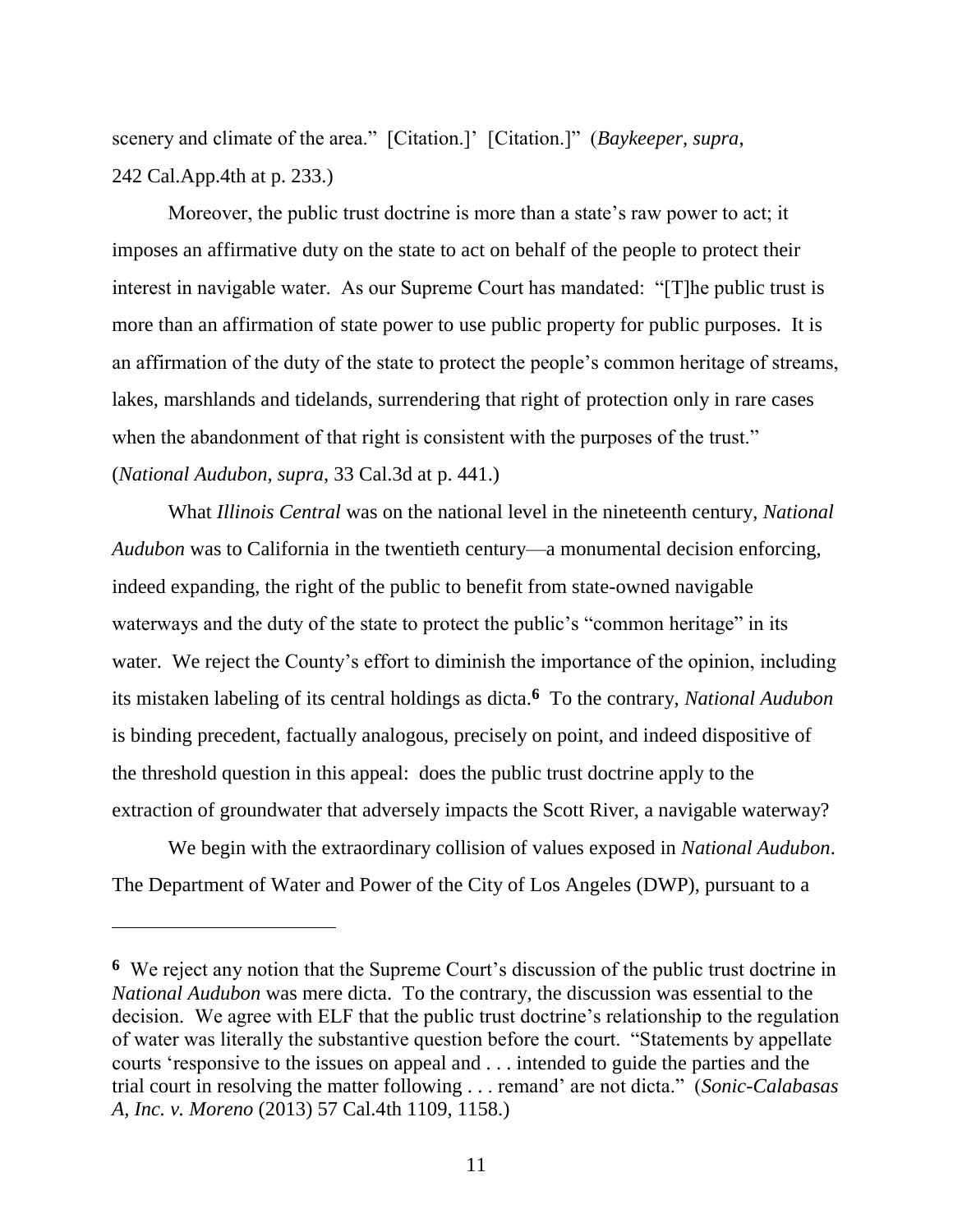permit issued by the Division of Water Resources, the predecessor to the Board, diverted water from nonnavigable tributaries that would have otherwise flowed into Mono Lake. (*National Audubon, supra*, 33 Cal.3d at p. 424.) The diversion of the water caused the level of the lake to drop, thereby imperiling its scenic beauty and ecological value. (*Id*. at pp. 424-425.) The permit was issued under the appropriative water rights system, a system that dominated California water law since the gold rush (*id*. at p. 442) and was formally enshrined in statute with the enactment in 1913 of the Water Commission Act. (*People v. Shirokow* (1980) 26 Cal.3d 301, 308.) In *National Audubon*, the values undergirding that legislative mandate collided with those that had been, until then, embodied but ignored in the public trust doctrine. (*National Audubon, supra*, at p. 445.)

The Supreme Court captured the intensity of the drama involved in the high stakes contest between the two distinct systems of legal thought. The court wrote: "They meet in a unique and dramatic setting which highlights the clash of values. Mono Lake is a scenic and ecological treasure of national significance, imperiled by continued diversions of water; yet, the need of Los Angeles for water is apparent, its reliance on rights granted by the board evident, the cost of curtailing diversions substantial." (*National Audubon, supra*, 33 Cal.3d at p. 425.) Despite the historical significance of appropriative water rights in the state, the comprehensiveness of the water rights system, the threat to the water supply for the City of Los Angeles, and perhaps, most significantly, the fact that the tributaries from which the water was being diverted were not themselves navigable, the public trust prevailed. Yet the County would have us now dilute or ignore the trust for far less compelling reasons.

Pointing out that groundwater is not navigable, the County insists that it should not be subject to the public trust doctrine, reminding us that no court has held that groundwater is a public trust resource. But the trial court did not find the public trust doctrine embraces all groundwater. To the contrary, the water subject to the trust is the Scott River, a navigable waterway. "[T]he court does not hold the public trust doctrine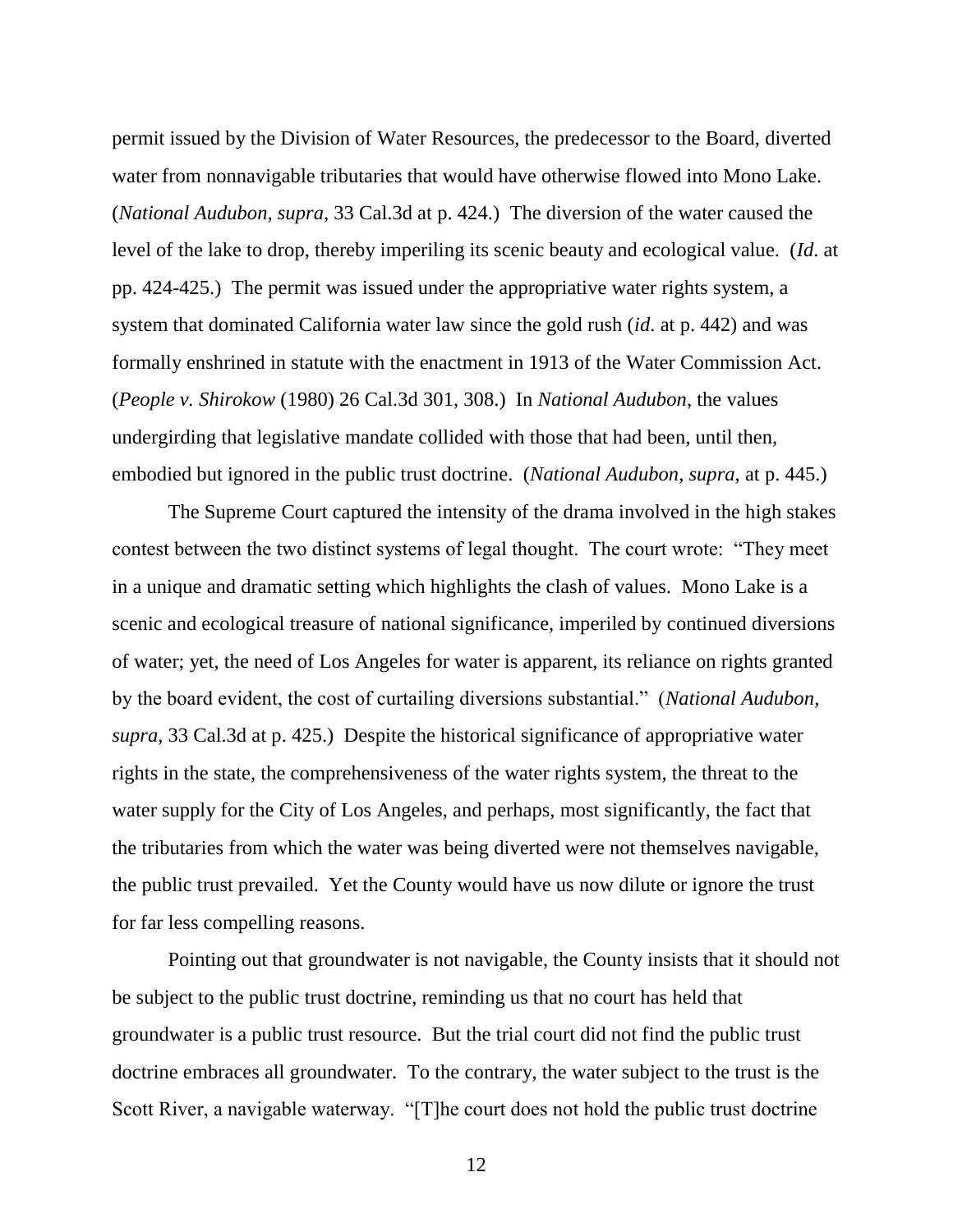applies to groundwater itself. Rather, the public trust doctrine applies if extraction of groundwater adversely impacts a navigable waterway to which the public trust doctrine does apply."

Thus, the trial court's finding is unremarkable and well supported by the facts and logic of *National Audubon* and the precedent upon which it relies. The most notable similarity between this case and *National Audubon* is the fact that nonnavigable water was diverted or extracted. In *National Audubon*, the diversion of nonnavigable tributaries had a deleterious effect on Mono Lake, a navigable waterway. (*National Audubon, supra*, 33 Cal.3d at pp 424-425.) Similarly, ELF alleges in this case that the extraction of groundwater potentially will adversely impact the Scott River, also a navigable waterway. The fact the tributaries themselves were not navigable did not dissuade the Supreme Court from concluding the public trust doctrine protects the navigable water (Mono Lake) from harm by diversion of nonnavigable tributaries. (*Id*. at p. 437.) Nor does the fact that nonnavigable groundwater rather than nonnavigable tributaries is at issue here dissuade us where, in both cases, it is alleged the removal of water will have an adverse impact on navigable water clearly within the public trust.

Thus, the pivotal fact is not whether water is diverted or extracted or the fact that it is water itself adversely impacting the water within the public trust. Rather, the determinative fact is the impact of the activity on the public trust resource. Indeed, the Supreme Court in *National Audubon* highlighted an illustrative early case. In *People v. Gold Run D. & M. Co.* (1884) 66 Cal. 138 (*Gold Run*), the state utilizing the public trust doctrine enjoined a mining company from dumping sand and gravel into an nonnavigable stream that flowed into the navigable Sacramento River, because the dumping raised the bed of the Sacramento River impairing navigation. (*National Audubon, supra*, 33 Cal.3d at p. 436.) Focusing on whether the activity had deleterious impacts on navigable waterways, the Supreme Court concluded: " 'If the public trust doctrine applies to constrain *fills* which destroy navigation and other public trust uses in navigable waters, it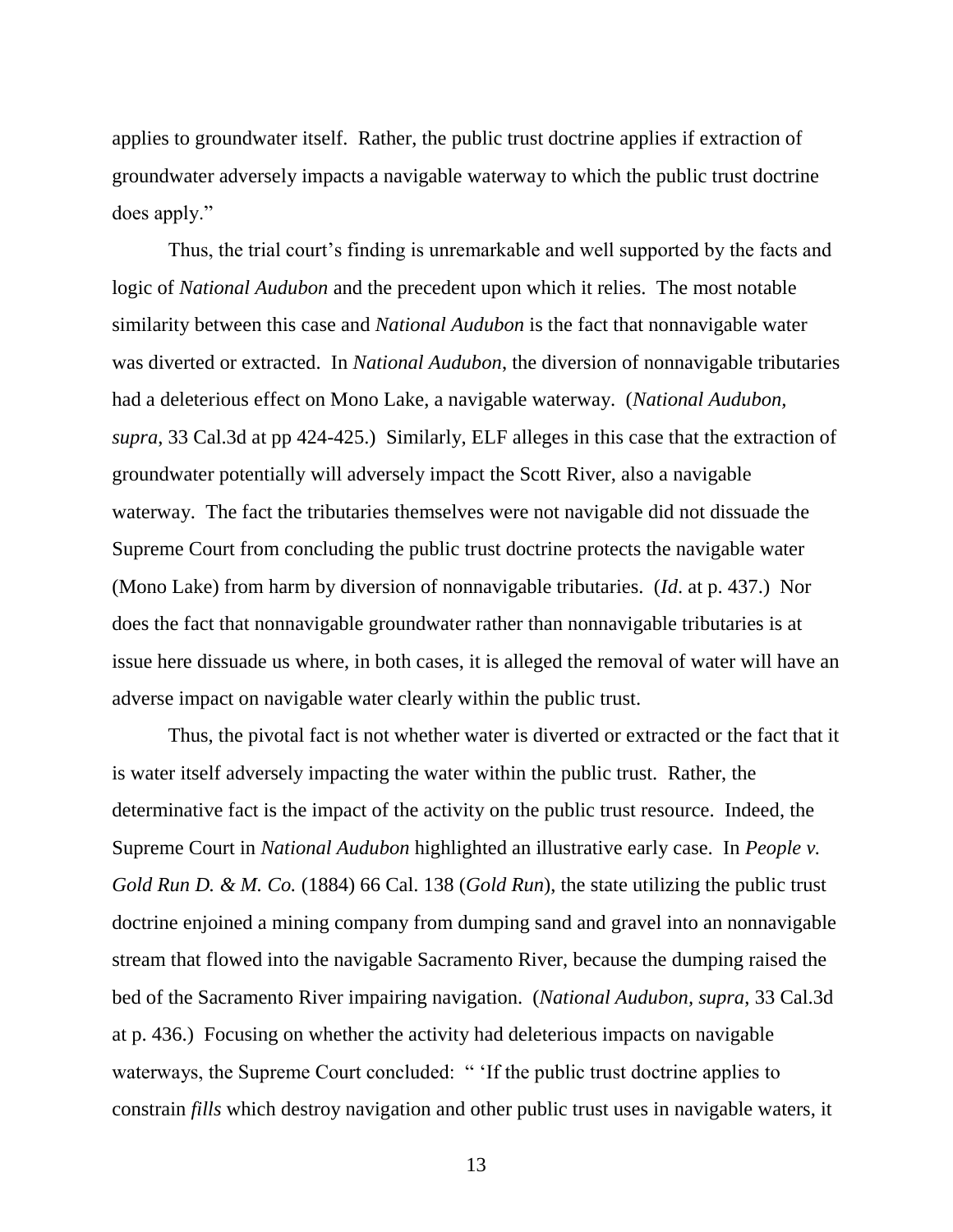should equally apply to constrain the *extraction* of water that destroys navigation and other public interests. Both actions result in the same damage to the public trust.' " (*Id.* at pp. 436-437.)

The County's squabble over the distinction between diversion and extraction is, therefore, irrelevant. The analysis begins and ends with whether the challenged activity harms a navigable waterway and thereby violates the public trust. The fact that in this case it is groundwater that is extracted, in *National Audubon* it was nonnavigable tributaries that were diverted, and in *Gold Run* it was sand and gravel that was dumped, is not determinative. Each and every one of these activities negatively impacted a navigable waterway. As a consequence, the dispositive issue is not the source of the activity, or whether the water that is diverted or extracted is itself subject to the public trust, but whether the challenged activity allegedly harms a navigable waterway.

The authority provided by the County does not persuade us otherwise. The County cites *Santa Teresa Citizen Action Group v. City of San Jose* (2003) 114 Cal.App.4th 689 for the bold assertion that the public trust doctrine does not apply to groundwater, ignoring, as we explained above, the crucial detail that the trial court did not find the public trust doctrine applies to groundwater. But more importantly, *Santa Teresa* is not on point because there was no evidence in that case of any negative impact on the surface water body and, therefore, no showing of a harmful impact on public trust resources. Here, the issue is not about protecting public trust uses in groundwater, but about protecting the public trust uses of the Scott River that are at risk of being impaired due to groundwater pumping of contributory flows.

*Environmental Protection Information Center v. California Dept. of Forestry & Fire Protection* (2008) 44 Cal.4th 459 (*EPIC*) is equally inapposite. *EPIC* is not a water case. At issue in *EPIC* is the public trust in wildlife, which is primarily statutory, unlike the public trust in water, which is based on common law. Moreover, the County misrepresents the court's holding. The County argues that "*EPIC* held that the 'common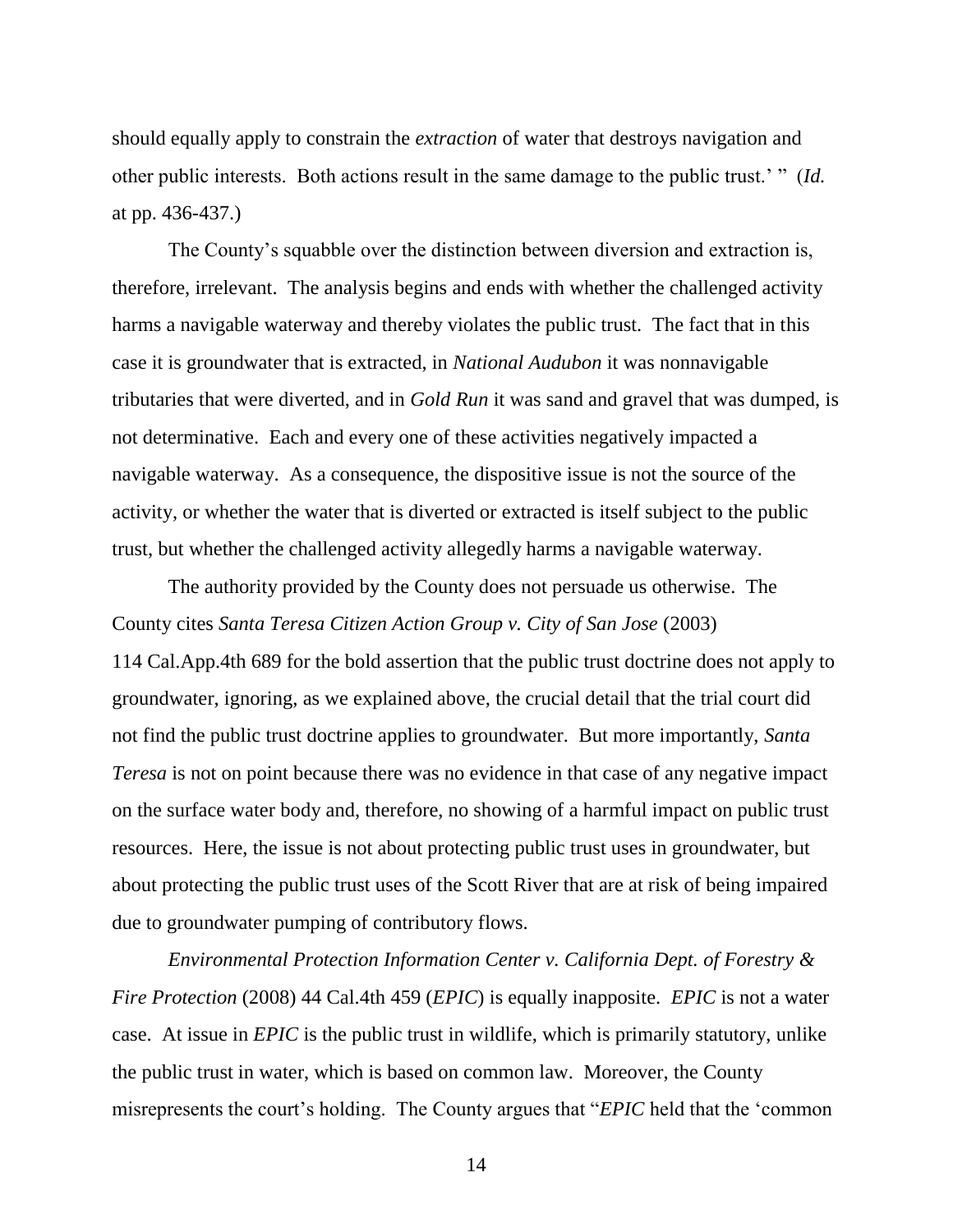law' public trust doctrine does not apply in defining an agency's regulatory duties where the Legislature has enacted a statute defining the agency's duties." But the case did not hold that the state's wildlife protection statutes supersede the common law public trust doctrine regarding water or fish; it merely held that the Department of Forestry and Fire Protection's statutory duty to comply with wildlife protection statutes should not be equated with a public trust duty. (*Id.* at pp. 515-516.) Thus, we agree with the Attorney General that since *EPIC* addressed only the statutory (and not the common law) public trust in nonaquatic wildlife, nothing in the Supreme Court's opinion suggests that the Department of Forestry and Fire Protection's statutory responsibilities displaced or superseded any of its responsibilities under the common law public trust doctrine in water resources; nor is there any indication the court sought to merge the two doctrines.

Amici accuse the trial court of confusing a municipality's authority to adopt an ordinance or regulatory system under its police power with its public trust authority. The parties do not challenge the County's police powers. (See, e.g. *Allegretti & Co. v. County of Imperial* (2006) 138 Cal.App.4th 1261, 1283; *Baldwin v. County of Tehama* (1994) 31 Cal.App.4th 166, 173-174.) The trial court properly addressed the very different question of whether the public trust doctrine imposes a fiduciary duty on the County. There is no allegation here the County overstepped the scope of its public power and any issue outside the public trust doctrine is not before this court.

*National Audubon* and its progeny recognize that government has a duty to consider the public trust interest when making decisions impacting water that is imbued with the public trust. The County raises two additional objections to imposition of the duty to consider the public's inherent interest in its navigable waterways. First, the County insists that the constitutional imperative compelling the reasonable use of water subsumes any parallel duty under the public trust doctrine. And, secondly, the County rejects the notion that any duty imposed upon the state to enforce the public trust devolves to it as a mere political subdivision of the state.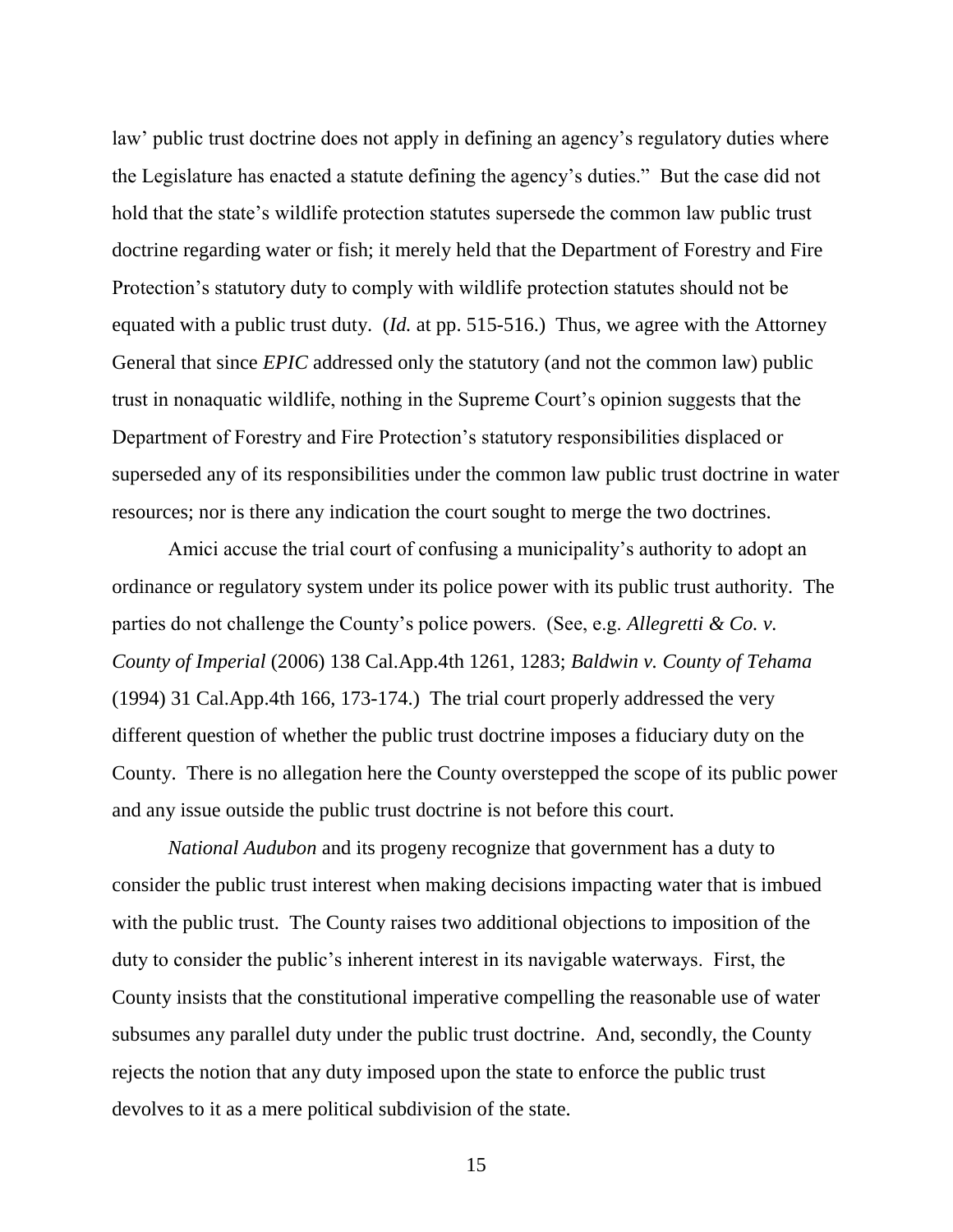Article X, section 2 of the California Constitution provides: "It is hereby declared that because of the conditions prevailing in this State the general welfare requires that the water resources of the State be put to beneficial use to the fullest extent of which they are capable, and that the waste or unreasonable use or unreasonable method of use of water be prevented, and that the conservation of such waters is to be exercised with a view to the reasonable and beneficial use thereof in the interest of the people and for the public welfare. The right to water or to the use or flow of water in or from any natural stream or water course in this State is and shall be limited to such water as shall be reasonably required for the beneficial use to be served, and such right does not and shall not extend to the waste or unreasonable use or unreasonable method of use or unreasonable method of diversion of water. . . . This section shall be self-executing, and the Legislature may also enact laws in the furtherance of the policy in this section contained." (Cal. Const., art X, § 2.) All uses of water, including public trust uses, are subject to the constitutional standard of reasonable use. (*National Audubon, supra*, 33 Cal.3d at p. 443.)

The County asserts that article X, section 2 subjects groundwater to the reasonable use standard, and "thus there is no basis or need to apply the public trust doctrine to groundwater." *National Audubon* answers the County's argument. The Supreme Court quoted article X, section 2 and expressly recognized that public trust uses of water remain subject to reasonable use. Nevertheless, the court rejected the notion that reasonable use or the appropriative rights system supplanted the public trust doctrine. The court wrote: "The state has an affirmative duty to take the public trust into account in the planning and allocation of water resources, and to protect public trust uses whenever feasible. Just as the history of this state shows that appropriation may be necessary for efficient use of water despite unavoidable harm to public trust values, it demonstrates that an appropriative rights system administered without consideration of the public trust may cause unnecessary and unjustified harm to trust interests. [Citations.] As a matter of practical necessity the state may have to approve appropriations despite foreseeable harm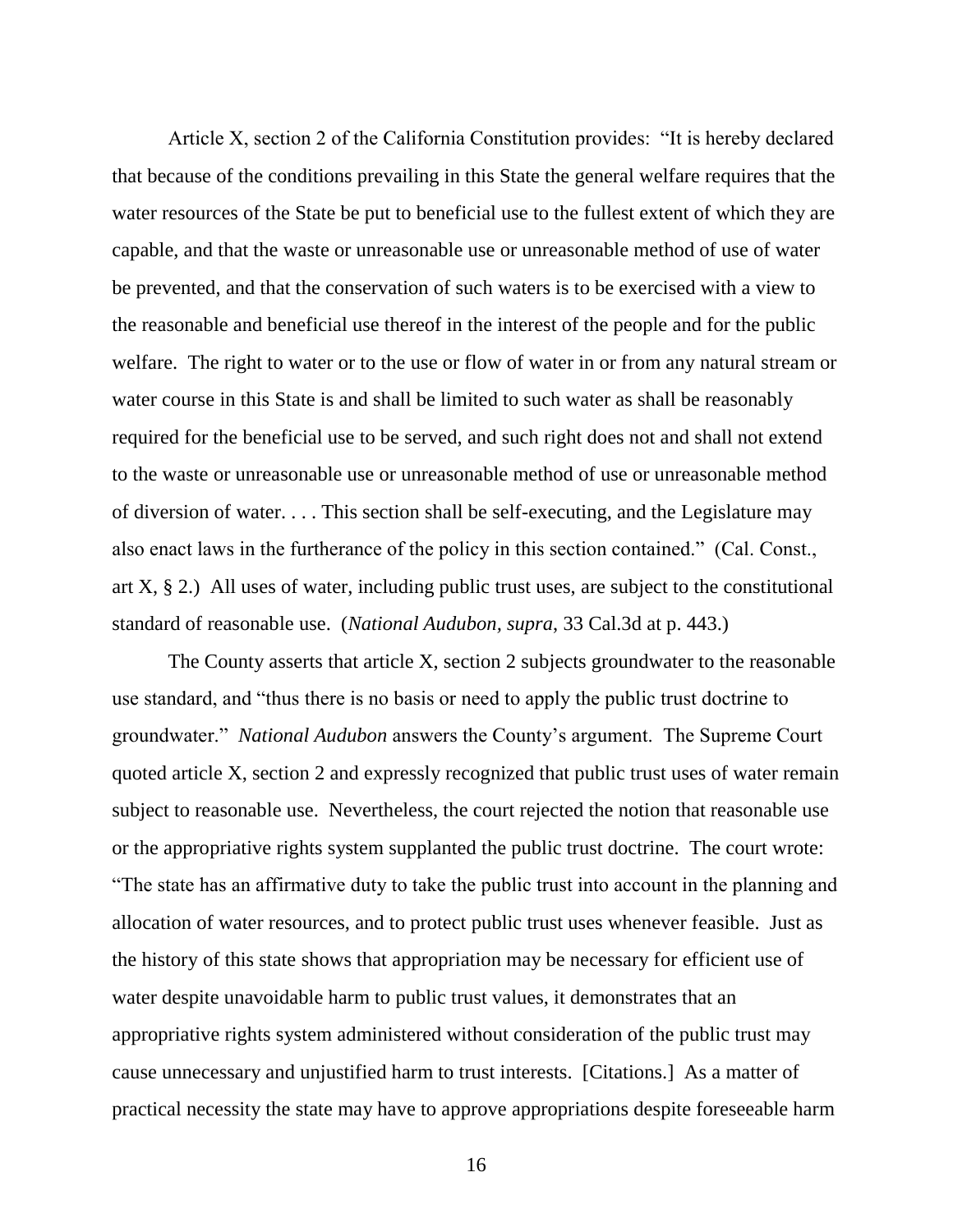to public trust uses. In so doing, however, the state must bear in mind its duty as trustee to consider the effect of the taking on the public trust [citation], and to preserve, so far as consistent with the public interest, the uses protected by the trust." (*National Audubon, supra*, 33 Cal.3d at pp. 446-447, fn. omitted.)

Despite such a formidable acknowledgment by the Supreme Court that multiple standards can exist simultaneously, the County claims the public trust doctrine and the reasonable use standard are incompatible. Missing is any citation to authority. *National Audubon* rebuts the County's unsupported and unsupportable assertion that the reasonable use standard obliterates the public trust doctrine.

Finally, the County contends the Water Code restricts the Board's authority to protect the public trust. The argument leads us down a now familiar rabbit hole. The County argues that sections 1200 and 1221 restrict the Board's authority by defining its permitting authority. But the Board's authority to apply the public trust doctrine extends to rights not covered by the permit and license system. (*In re Water of Hallet Creek Stream System* (1988) 44 Cal.3d 448, 472, fn. 16.) In fact, the Board's authority to protect the public trust is independent of and not bounded by the limitations on the Board's authority to oversee the permit and license system. (*Ibid*.) The County offers no compelling argument to the contrary and we see no rationale for finding the permitting and licensing system incompatible with the public trust doctrine.

## **II**

## *Did the Legislature intend to occupy the entire field of groundwater management and thereby abolish all fiduciary duties to consider potential adverse impacts on the Scott River, a navigable waterway and public trust resource?*

Although one-third of Californians' water is extracted from groundwater basins and many of the state's basins are suffering from overdraft, it was not until 2014 that the California Legislature passed the Sustainable Groundwater Management Act. (§ 10720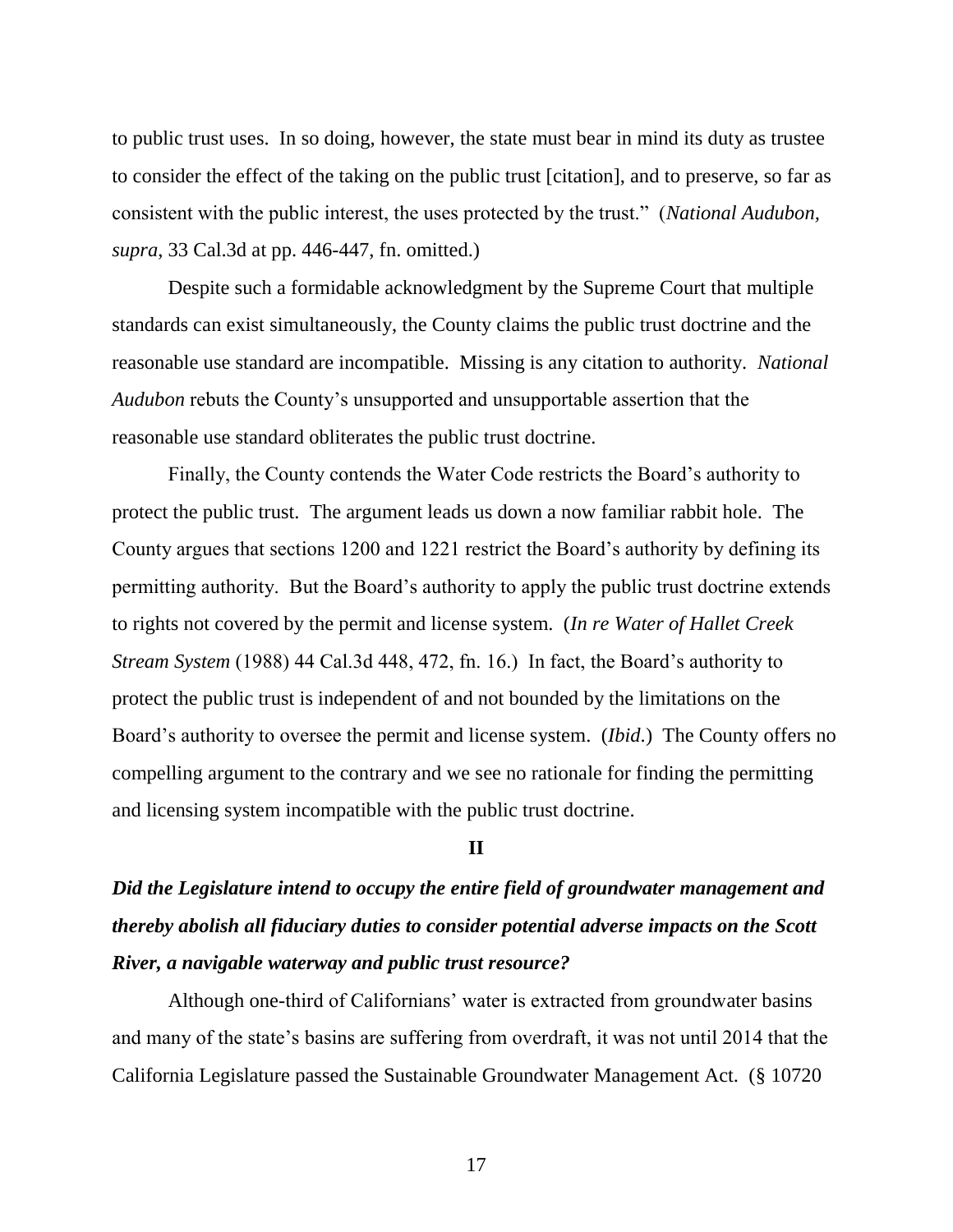et seq., added by Stats. 2014, ch. 346, § 3.) SGMA allows local agencies to voluntarily form groundwater sustainability agencies (GSA's) over a number of years. (§§ 10723, 10727.2.) They manage and regulate groundwater basins through adoption and implementation of groundwater sustainability plans (GSP's). (§§ 10723, 10727.) The GSA's are charged with procedural and substantive obligations designed to balance the needs of the various stakeholders in groundwater in an effort to preserve, and replenish to the extent possible, this diminishing and critical resource. (§§ 10721, subds. (u), (v), (x)(6), 10723.2, 10725.2, 10725.4, 10726.2, 10726.4, 10726.5.) The County hails the legislation as a general and comprehensive regulatory scheme fulfilling the Legislature's duty to protect the public trust. Specifically, the County points out that GSA's are required to regulate groundwater extractions from wells  $(\S 10726.4, \text{subd.} (a)(2))$ , the same obligation the trial court thrust upon it under the public trust doctrine. The occupation of the field by SGMA absolves the County and the Board of any common law duty it might have to consider and protect the Scott River from harmful groundwater extraction. We disagree.

It is true that a cornerstone of SGMA is a transfer of responsibility for groundwater management from the state to local jurisdictions when possible. The Legislature intended to "manage groundwater basins through the actions of local governmental agencies to the greatest extent feasible, while minimizing state intervention to only when necessary to ensure that local agencies manage groundwater in a sustainable manner." (§ 10720.1, subd. (h).) The Legislature expressly stated its intent "[t]o recognize and preserve the authority of cities and counties to manage groundwater pursuant to their police powers." (Stats. 2014, ch. 346, § 1.) The County argues that in so doing the Legislature has precluded the Board from acting to protect the public trust from groundwater extraction except in limited circumstances. (§§ 10735.2, 10735.8.) As a consequence, according to the County, neither its nor the Board's public trust duties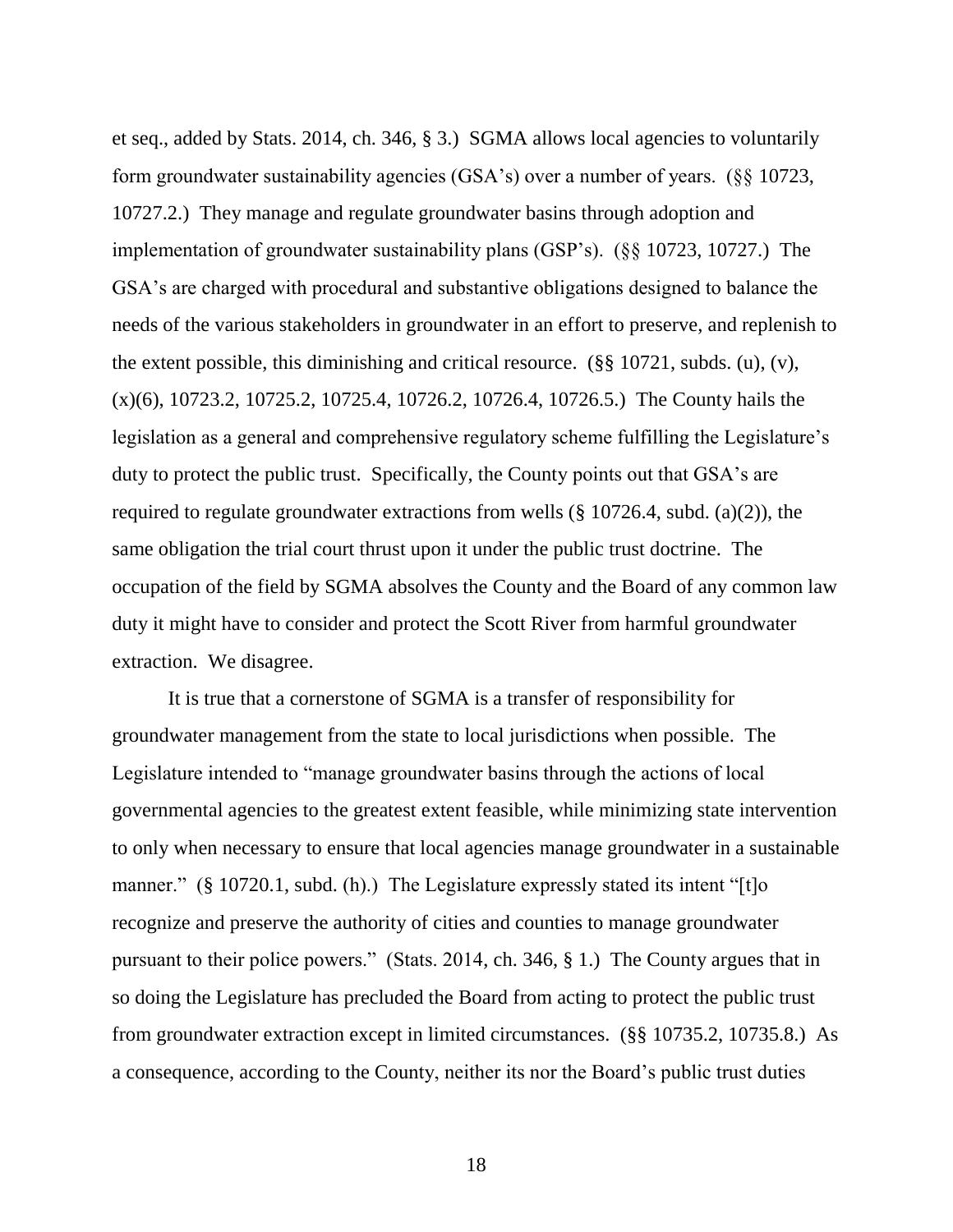survive the enactment of SGMA. In the case of the Board, the County maintains it no longer has the authority to act.

As a general rule, statutes do not supplant the common law. (*I.E. Associates v. Safeco Title Ins. Co.* (1985) 39 Cal.3d 281, 285.) " 'Accordingly, "[t]here is a presumption that a statute does not, by implication, repeal the common law. [Citation.] Repeal by implication is recognized only where there is no rational basis for harmonizing two potentially conflicting laws." ' [Citation.]" (*Verdugo v. Target Corp.* (2014) 59 Cal.4th 312, 326 (*Verdugo*).) But the County relies on an exception to the general rule. A statute may supplant the common law if "it appears that the Legislature intended to cover the entire subject or, in other words, to 'occupy the field.' [Citations.] '[G]eneral and comprehensive legislation, where course of conduct, parties, things affected, limitations and exceptions are minutely described, indicates a legislative intent that the statute should totally supersede and replace the common law dealing with the subject matter.' " (*I.E. Associates, supra, at p. 285.*) The County insists (1) the general rule does not apply because no court has found a duty under the public trust doctrine to regulate groundwater, and (2) SGMA is a comprehensive statutory scheme reflecting the Legislature's intent to occupy the field of groundwater management and the statute, therefore, does supplant the common law public trust doctrine. *National Audubon* persuades us otherwise.

The County mischaracterizes the public trust duty. By repeatedly referring to the fact that no court has held that groundwater constitutes a public trust resource nor imposed on the state or a county the duty to regulate groundwater, the County begins with a false premise. The trial court did not find that groundwater itself was protected by the public trust doctrine; nor did it find either the Board or the County had the duty to regulate groundwater. To the contrary, the trial court found a duty to consider any adverse impacts groundwater extraction would have on a public trust resource, the Scott River. The duty, the court found, was not to regulate but to consider the impact on the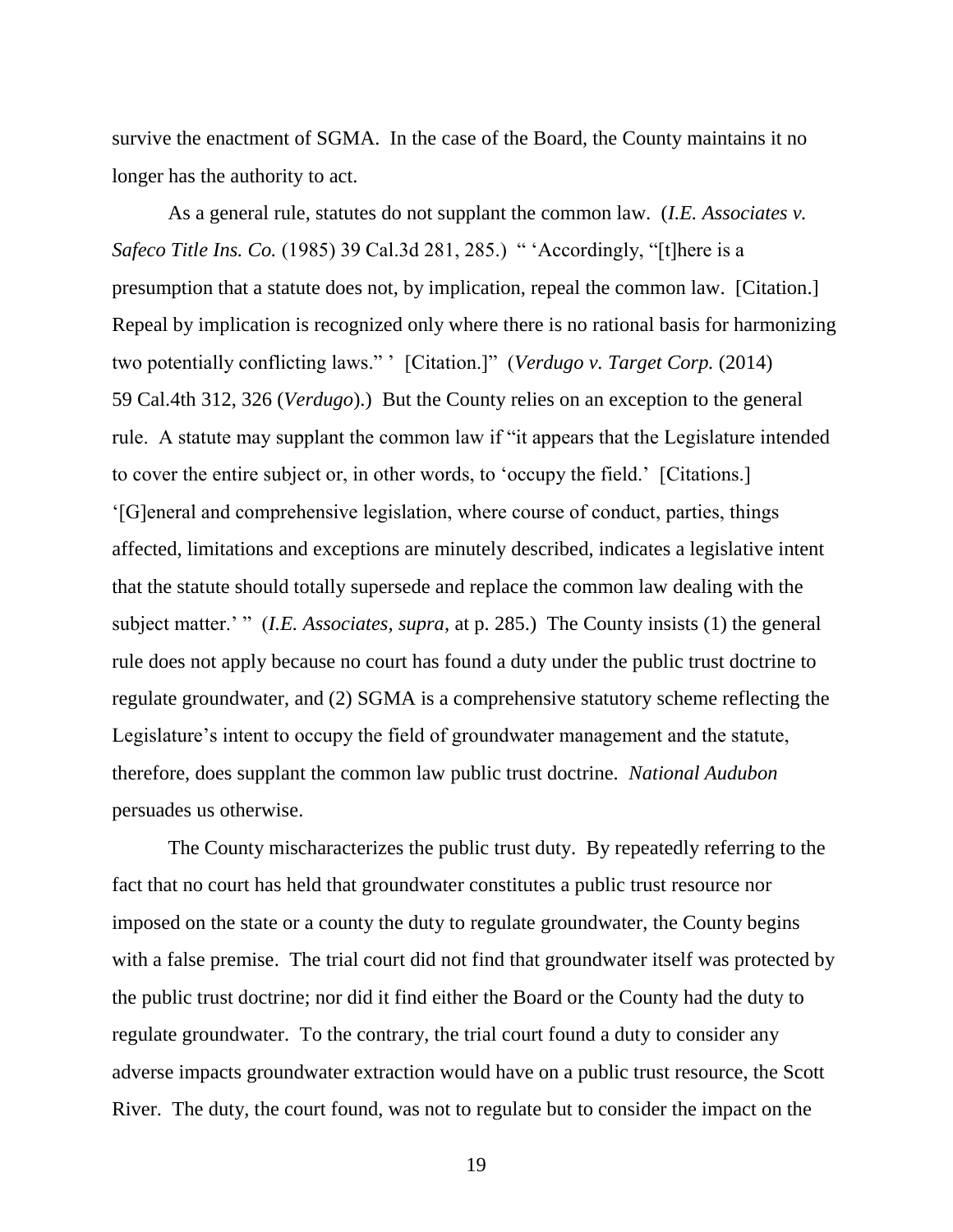public trust resource and, where feasible, to preserve the public interest in the Scott River, a navigable waterway. The trial court's narrow rulings are fully supported by *National Audubon*.

*National Audubon* clarifies the common law public trust doctrine as we discussed in part I, *ante*. The court emphasized that no public agency had ever considered the adverse impacts on Mono Lake, a navigable waterway protected by the public trust doctrine, by diverting the entire flow of the Mono Lake nonnavigable tributaries into the Los Angeles Aqueduct. (*National Audubon, supra*, 33 Cal.3d at p. 447.) The DWP acquired the rights to the entire flow in 1940 from a water board "which believed it lacked both the power and the duty to protect the Mono Lake environment." (*Ibid*.) Those rights were acquired pursuant to a comprehensive appropriative water rights system administered by the Division of Water Resources. The Supreme Court analyzed the relationship between the public trust doctrine and the California water rights system. (*Id*. at pp. 445-448.) Its analysis is equally apt to the relationship between the public trust doctrine and SGMA.

The court explained: "As we have seen, the public trust doctrine and the appropriative water rights system administered by the Water Board developed independently of each other. Each developed comprehensive rules and principles which, if applied to the full extent of their scope, would occupy the field of allocation of stream waters to the exclusion of any competing system of legal thought. Plaintiffs, for example, argue that the public trust is antecedent to and thus limits all appropriative water rights, an argument which implies that most appropriative water rights in California were acquired and are presently being used unlawfully. Defendant DWP, on the other hand, argues that the public trust doctrine as to stream waters has been 'subsumed' into the appropriative water rights system and, absorbed by that body of law, quietly disappeared; according to DWP, the recipient of a board license enjoys a vested right in perpetuity to take water without concern for the consequences to the trust. [¶] We are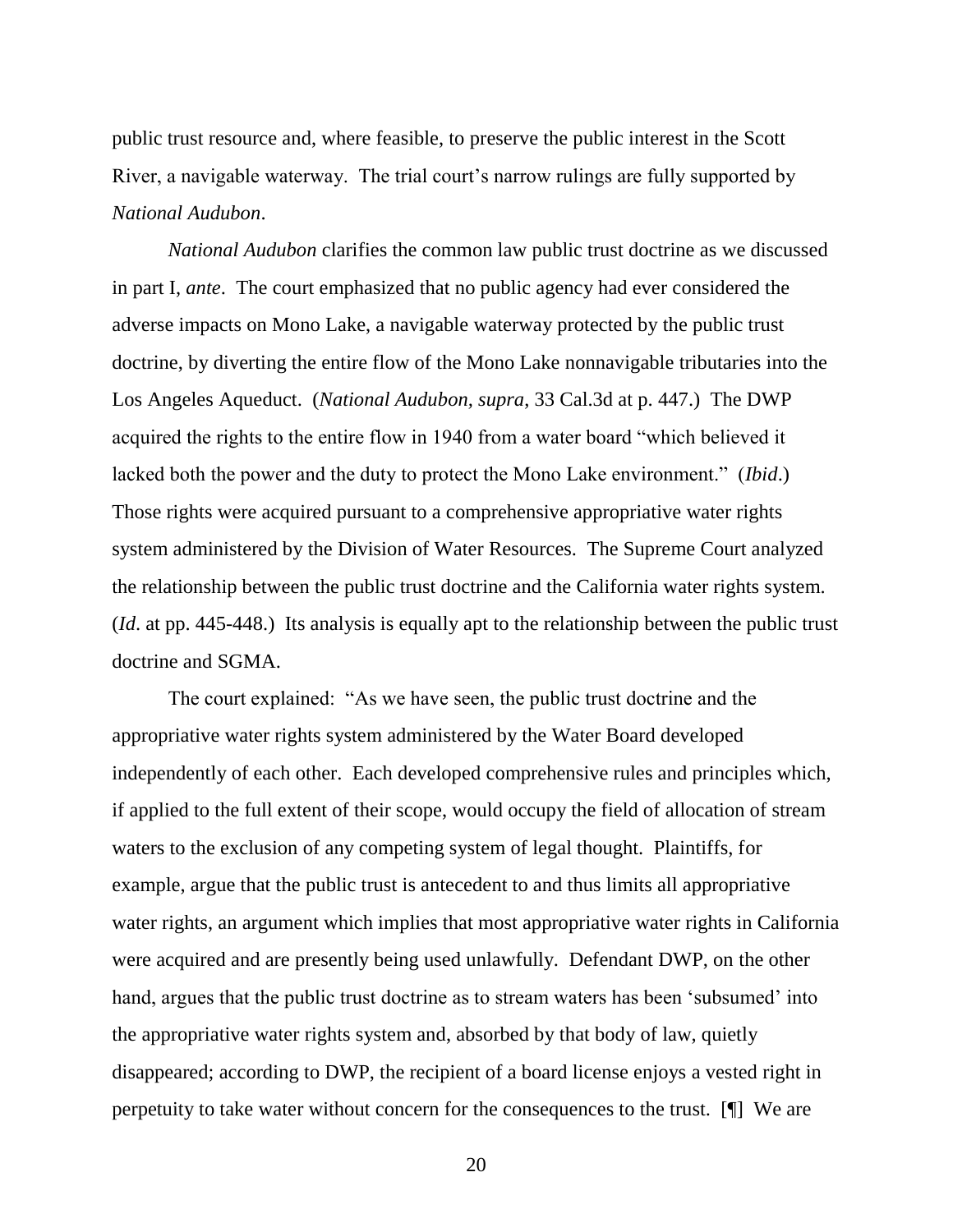unable to accept either position. In our opinion, both the public trust doctrine and the water rights system embody important precepts which make the law more responsive to the diverse needs and interests involved in the planning and allocation of water resources." (*National Audubon, supra*, 33 Cal.3d at p. 445, fn. omitted.)**<sup>7</sup>**

The court concluded that neither system of thought occupied the field and both ought to be accommodated. In other words, the court endorsed two parallel systems. Moreover, the court provided a concise statement of the state's common law duty under the public trust doctrine. "The state has an affirmative duty to take the public trust into account in the planning and allocation of water resources, and to protect public trust uses whenever feasible. Just as the history of this state shows that appropriation may be necessary for efficient use of water despite unavoidable harm to public trust values, it demonstrates that an appropriative water rights system administered without consideration of the public trust may cause unnecessary and unjustified harm to trust interests. [Citations.] As a matter of practical necessity the state may have to approve appropriations despite foreseeable harm to public trust uses. In so doing, however, the state must bear in mind its duty as trustee to consider the effect of the taking on the public

**<sup>7</sup>** Sensitive to the Supreme Court's rejection of the notion that the comprehensive water rights system "subsumed" the public trust doctrine, the County avoids the use of the word subsumed or any of its synonyms. Rather, the County argues that SGMA "fulfills" the state's public trust duties with respect to groundwater. The County's clever word play does not save its discredited argument. In *National Audubon*, the court made the important observation that even the comprehensive appropriative water rights system in California did not weaken or decimate the public trust doctrine. Had the court accepted the essence of the County's argument it could have found, as the County urges us to do, that the Legislature fulfilled its public trust duty by enacting the appropriative water rights system. The point is not whether the public trust duty is characterized as "fulfilled" or whether a statutory scheme is characterized as "subsuming" the common law, but whether the fiduciary duties imposed by the public trust doctrine survive a statutory scheme regulating water in the state. In *National Audubon*, they did. We conclude the same fiduciary duties survive the enactment of SGMA.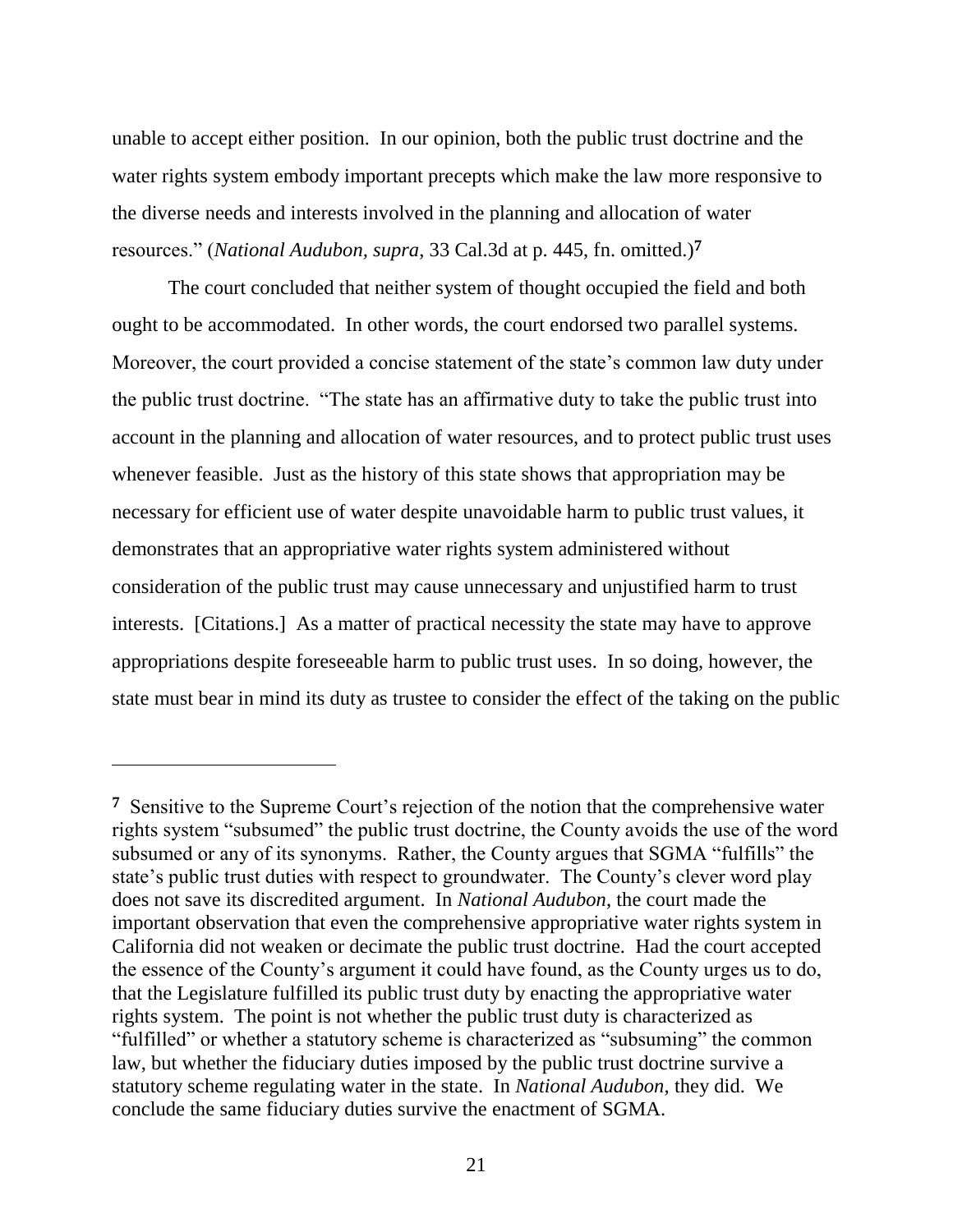trust [citation], and to preserve, so far as consistent with the public interest, the uses protected by the trust." (*National Audubon, supra*, 33 Cal.3d at pp. 446-447, fn. omitted.)

The SMGA is not as comprehensive as the appropriative water rights system. As ELF points out, SMGA's coverage of groundwater is incomplete by its own terms in at least four ways. First, a covered basin for purposes of SMGA means only a designated basin or subbasin identified and defined in the Department of Water Resources' Bulletin 118 or as modified pursuant to a procedure outlined in SGMA. (§ 10721, subd. (b).) Second, SGMA does not apply to any groundwater basin listed in section 10720.8, including the adjudicated portions of the Scott River stream system. (§ 10720.8, subds. (a)-(e).) Third, many requirements in SGMA do not take effect for a number of years, and even then only for some subset of the total corpus of groundwater in the state. (See, e.g., §§ 10720.7, subd. (a) [setting deadlines of 2020 or 2022 for adopting groundwater sustainability plans for certain identified basins], 10735.8, subd. (h) [delaying until 2025 any SGMA-based Board interim plan intended to remedy depletions of interconnected groundwater in probationary basins].) Finally, 26 fully adjudicated basins and three pending adjudicated basins are exempted from SGMA under section 10720.8.

We reject, therefore, the County's position that because SGMA is comprehensive it occupies the field and supplants the common law. But even if the legislation was deemed comprehensive, *National Audubon* teaches the two systems can live in harmony. If the expansive and historically rooted appropriative rights system in California did not subsume or eliminate the public trust doctrine in the state, then certainly SGMA, a more narrowly tailored piece of legislation, can also accommodate the perpetuation of the public trust doctrine.

We highlight *National Audubon* because it is factually on point, it encapsulates the most basic and important principles governing the public trust doctrine as applied to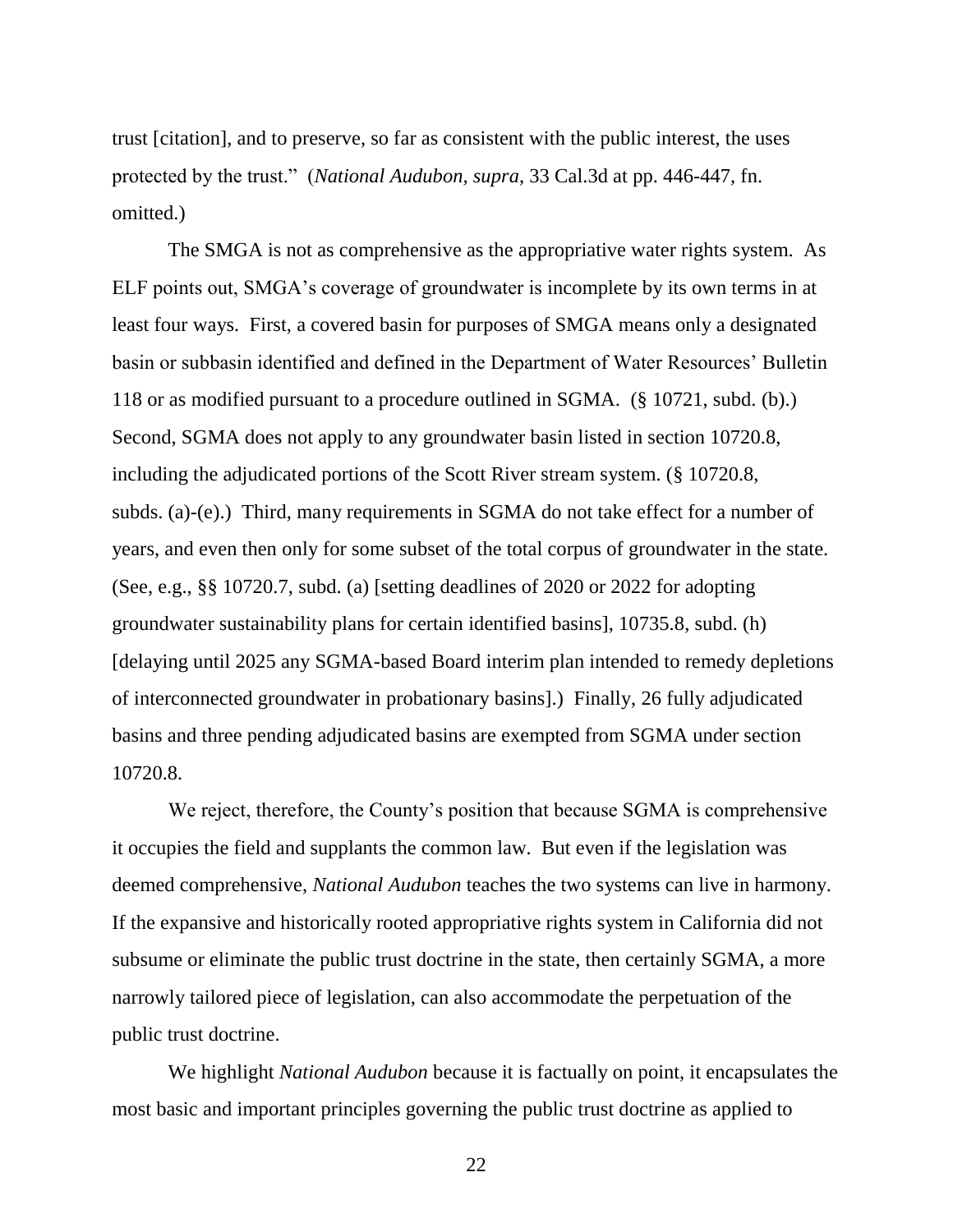navigable waterways, and it answers both of the County's arguments that no court has held that the public trust doctrine applies to groundwater and that the comprehensiveness of SGMA precludes further consideration of the public trust doctrine in approving extraction of groundwater. On the more mundane issue of whether a statute impliedly supplants the common law, *Verdugo, supra*, 59 Cal.4th 312 echoes the conclusions reached by the Supreme Court decades earlier.

In *Verdugo*, the Supreme Court attempted to discern legislative intent from the scope of the legislation, in this case the statutes governing automated external defibrillators (AED's) for use in a medical emergency. (*Verdugo, supra*, 59 Cal.4th at pp. 325-334.) The court acknowledged the presumption that a statute does not impliedly supplant the common law. (*Id.* at p. 317.) The question was whether the statutes were sufficiently comprehensive to evince a legislative intent to occupy the field. The court concluded the AED statutes did not evince any such legislative intent. (*Id*. at p. 334.)

As in *National Audubon*, there was no incongruity between the legislation and the common law. In both cases, the Supreme Court harmonized the two, concluding the parallel systems did no violence to the legislative objectives. In *Verdugo* that meant businesses could obtain immunity by voluntarily providing AED's for emergency use under the AED statutes but those statutes did not preclude the courts from finding a common law duty to acquire and make available AED's in a medical emergency. "The applicability of the immunity statutes to entities that are under a common law duty to acquire and provide an AED would not in any way reduce or undermine the incentive that the immunity statutes provide to persons or entities that voluntarily obtain and make available AEDs." (*Verdugo, supra*, 59 Cal.4th at p. 332.)

Similarly, we can evince no legislative intent to eviscerate the public trust in navigable waterways in the text or scope of SGMA. While the public trust is not expressly mentioned in SGMA, there are many provisions that reflect a legislative desire not to interfere with the existing law. These provisions certainly do not suggest the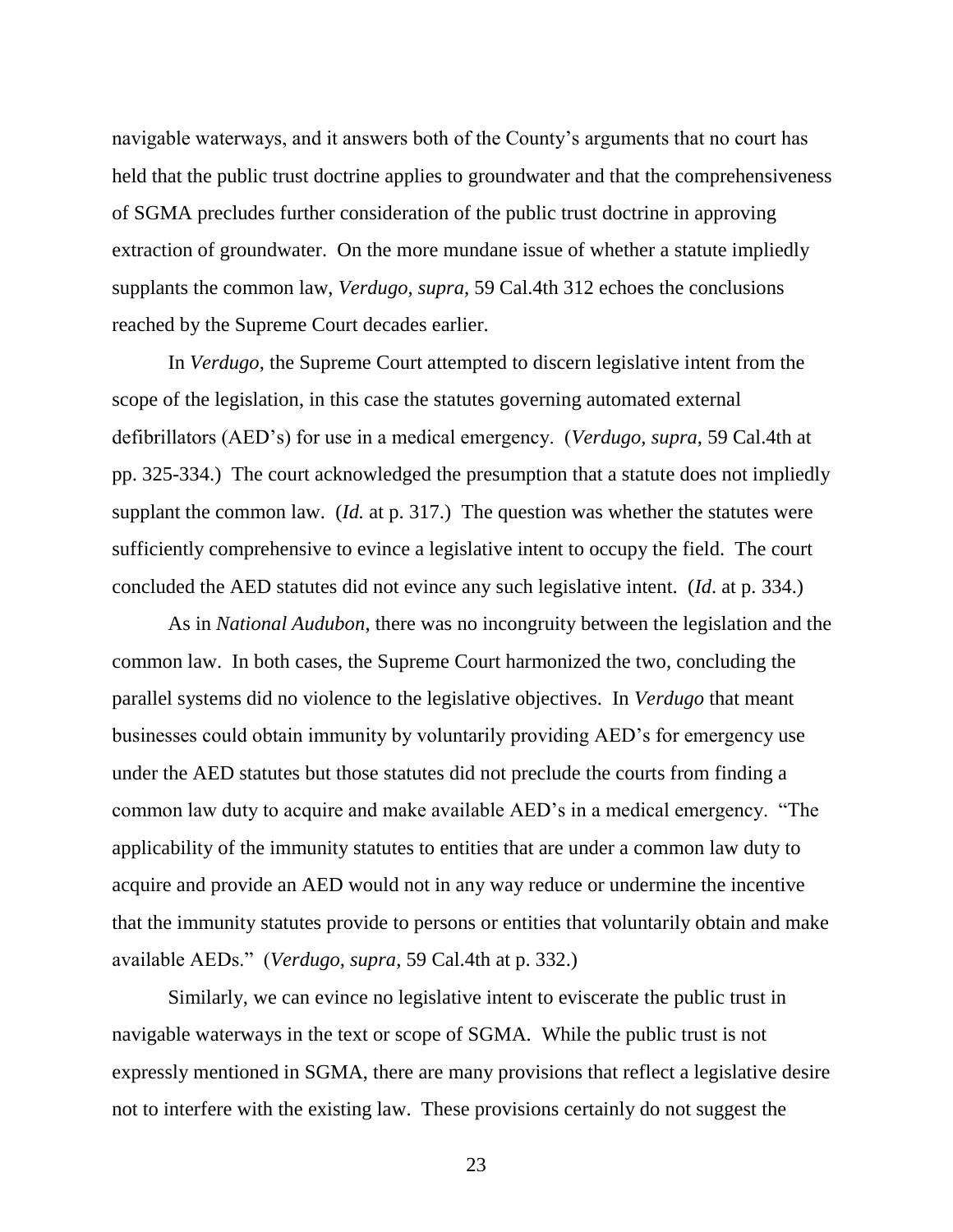Legislature intended to dismantle one of the hallmarks of water policy in the state for over 35 years. Nor is the scope of SGMA any more comprehensive than the statutes in *National Audubon* or *Verdugo*. Indeed, given the number of groundwater basins that are not covered and the time horizon before GSA's are operational, SGMA's scope is arguably even more narrow than the counterpart legislation in either case. And by whatever measure is used, the County has fallen far short of overcoming the presumption that a statute does not supplant the common law, particularly when the common law at issue embodies a doctrine as significant to the people of the state as a trust on their water. We conclude the enactment of SGMA does not, as the County maintains, occupy the field, replace or fulfill public trust duties, or scuttle decades of decisions upholding, defending, and expanding the public trust doctrine.

The County makes a valiant effort to demonstrate that the public trust doctrine does not apply to groundwater under the common law and, even if it did, SGMA abolishes any fiduciary duties the Board or the County have to take the public trust interests into account when making decisions involving groundwater that will adversely impact navigable waterways. That effort fails. Independent of these claims, however, remains the County's contention that even if the Board's fiduciary duties survive SGMA, its own duties do not. In the County's view, it never had and, continues not to have, any fiduciary duties involving groundwater. Not so.

A county is a legal subdivision of the state and references to the "state" may include counties. (*Baldwin v. County of Tehama* (1994) 31 Cal.App.4th 166, 175-176.) Although the state as sovereign is primarily responsible for administration of the trust, the county, as a subdivision of the state, shares responsibility for administering the public trust and "may not approve of destructive activities without giving due regard to the preservation of those resources." (*Center for Biological Diversity, Inc. v. FPL Group, Inc.* (2008) 166 Cal.App.4th 1349, 1370, fn. 19.)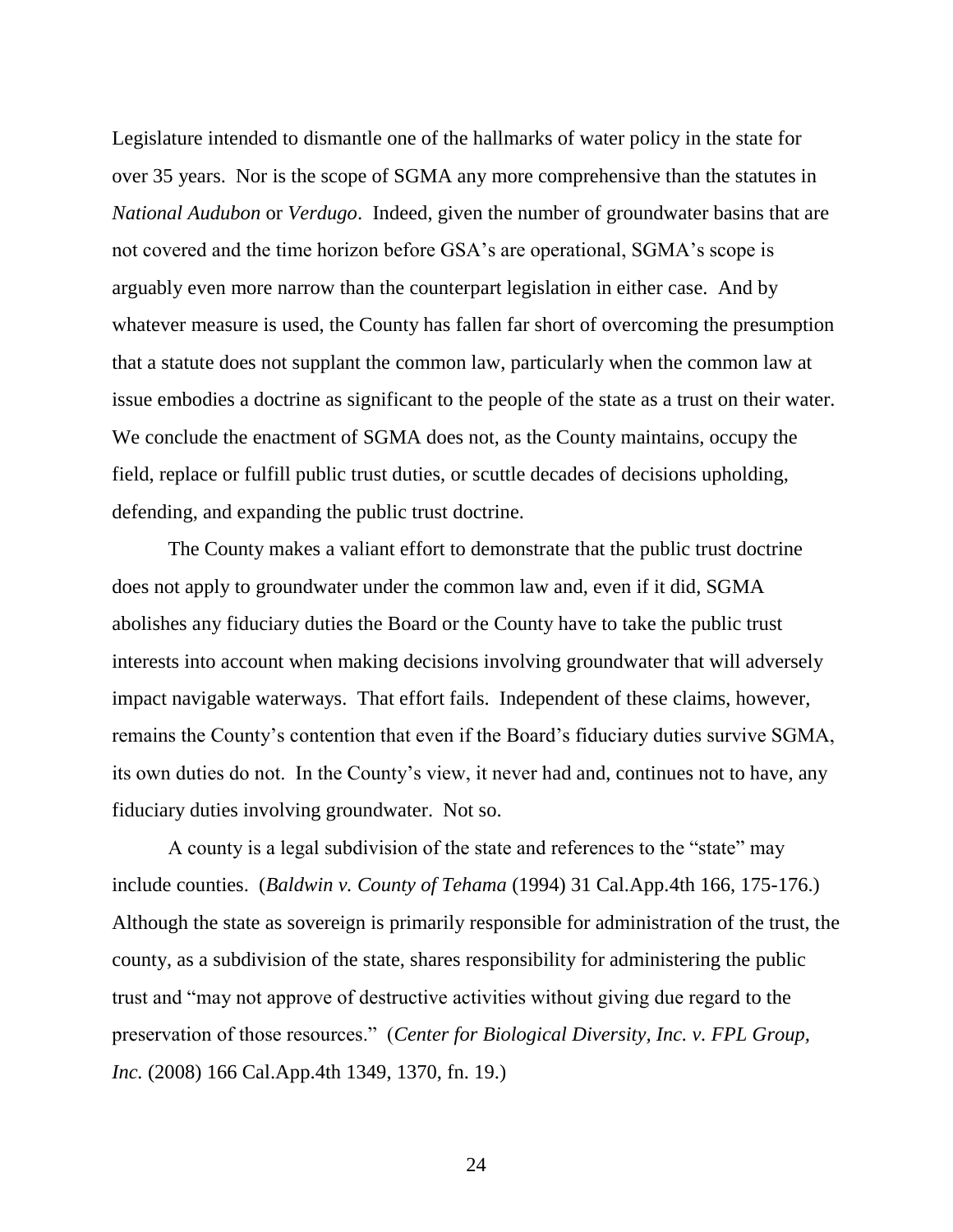We need only address one further argument raised by the County. The County asserts the Legislature, by enacting SGMA, rendered a conclusive judgment about the administration of the public trust, and the venerable separation of powers principle prohibits courts from intruding on the legislative prerogative. In this scenario, the Legislature is the sole keeper of the trust. The County's argument derives from a mere footnote in a case factually and legally inapposite.

We begin with the footnote in *City of Long Beach v. Mansell* (1970) 3 Cal.3d 462 (*Mansell*). "The administration of the trust by the state is committed to the Legislature, and a determination of that branch of government made within the scope of its powers is conclusive in the absence of clear evidence that its effect will be to impair the power of succeeding legislatures to administer the trust in a manner consistent with its broad purposes." (*Id*. at p. 482, fn. 17.) Relying on this footnote, the County concludes the Legislature can administer the public trust and a "system of regulation based on judicially-fashioned public trust principles" would usurp the Legislature's "conclusive" judgment in administering the trust. But the County ignores the context in which this footnote was written.

The dispute in *Mansell* involved tidelands the Legislature freed from the public trust, thereby cutting them off from water resources. (*Mansell, supra*, 3 Cal.3d at p. 482.) The dispositive issue was whether the Legislature's action violated a state constitutional provision prohibiting the grant to private persons of tidelands within two miles of any city. (*Id*. at p. 478.) The Supreme Court examined the relationship between the constitutional provision and the public trust doctrine, noting that although public trust tidelands generally are not alienable, the Legislature may determine the tidelands are no longer useful for trust purposes and free them from the trust. It was in this context the court added a footnote observing that the Legislature's decision to free the tidelands from the public trust was "conclusive." (*Id*. at p. 482, fn. 17.) The court emphasized that the case was exceptional and involved a "rare combination of government conduct and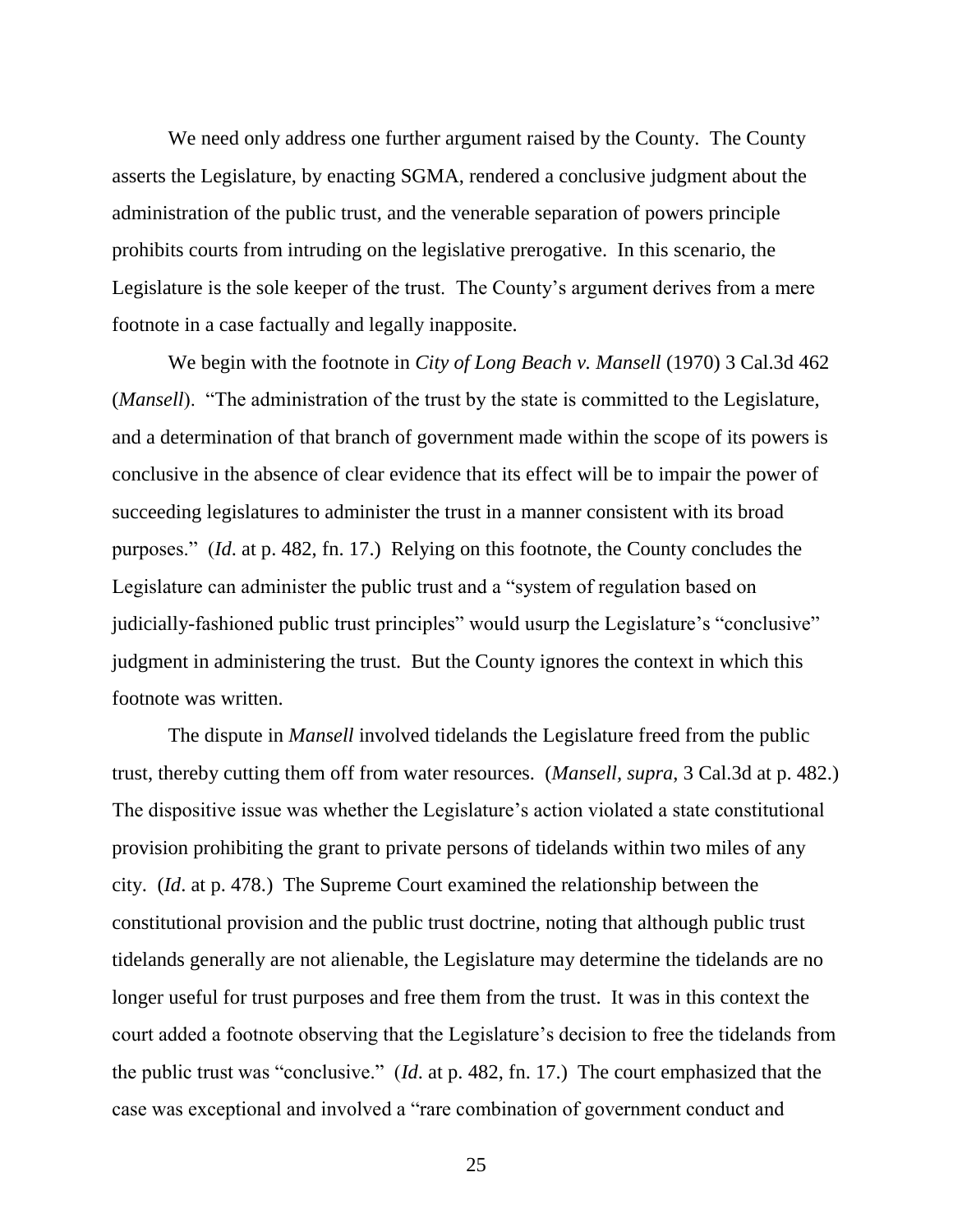extensive reliance" that "will create an extremely narrow precedent for application in future cases." (*Id*. at p. 500.)

*Mallon v. City of Long Beach* (1955) 44 Cal.2d 199 (*Mallon*), cited by the Supreme Court in *Mansell*, involved the same basic fact pattern. Again the Legislature freed income derived from tidelands from the public trust. And, as in *Mansell*, the legislative decision to curtail the trust was deemed conclusive. The court explained: "[T]he Legislature has 'found and determined' that . . . the income derived from the production of oil and gas from the tide and submerged lands of Long Beach harbor is 'no longer required for navigation, commerce and fisheries, nor for such uses, trusts, conditions and restrictions as are imposed by' statutes granting the said tide and submerged lands in trust. [Citation.] That determination and finding is conclusive upon this court." (*Mallon, supra*, at pp. 206-207.)

Neither case found an implied legislative intent to dismantle the public trust from the mere scope of a statute. Neither case compelled wholesale abolition of public trust fiduciary duties. Both instead relied on an express and limited legislative determination that specific tidelands or income derived from tidelands no longer served the public interest. As the trial court aptly found, *Mansell* and *Mallon* "stand for a limited proposition: If the Legislature determines public trust lands or waterways are no longer useful for trust purposes and frees them from the trust, that determination is conclusive. It will not be second guessed by the courts. Neither case is applicable here. The Legislature has not released the Scott River from the public trust. Therefore, requiring the County to consider the public trust in approving well permits does not infringe upon any 'conclusive' legislative determination."

The County concedes this case involves the regulation of water rather than the ownership of tidelands and urges us to follow water regulation cases such as *Colberg, Inc. v. State of California ex rel. Dept. Pub. Wks, supra*, 67 Cal.2d 408 and *Boone v. Kingsbury* (1928) 206 Cal. 148. We agree with ELF that neither case actually involves